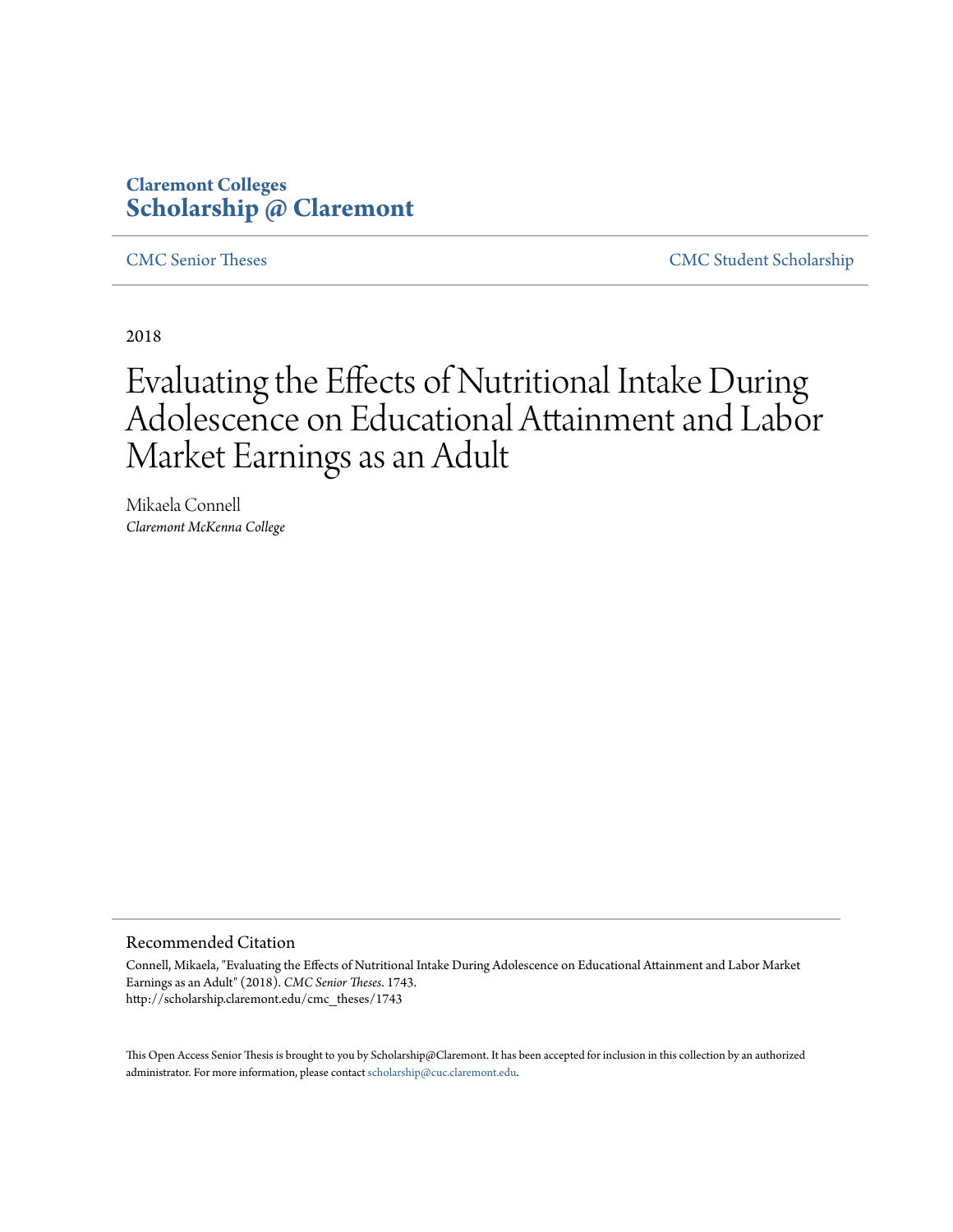Claremont McKenna College

**Evaluating the Effects of Nutritional Intake During Adolescence on Educational Attainment and Labor Market Earnings as an Adult**

> Submitted to Professor Heather Antecol

> > by Mikaela Connell

for Senior Thesis Fall Semester 2017 December 4, 2017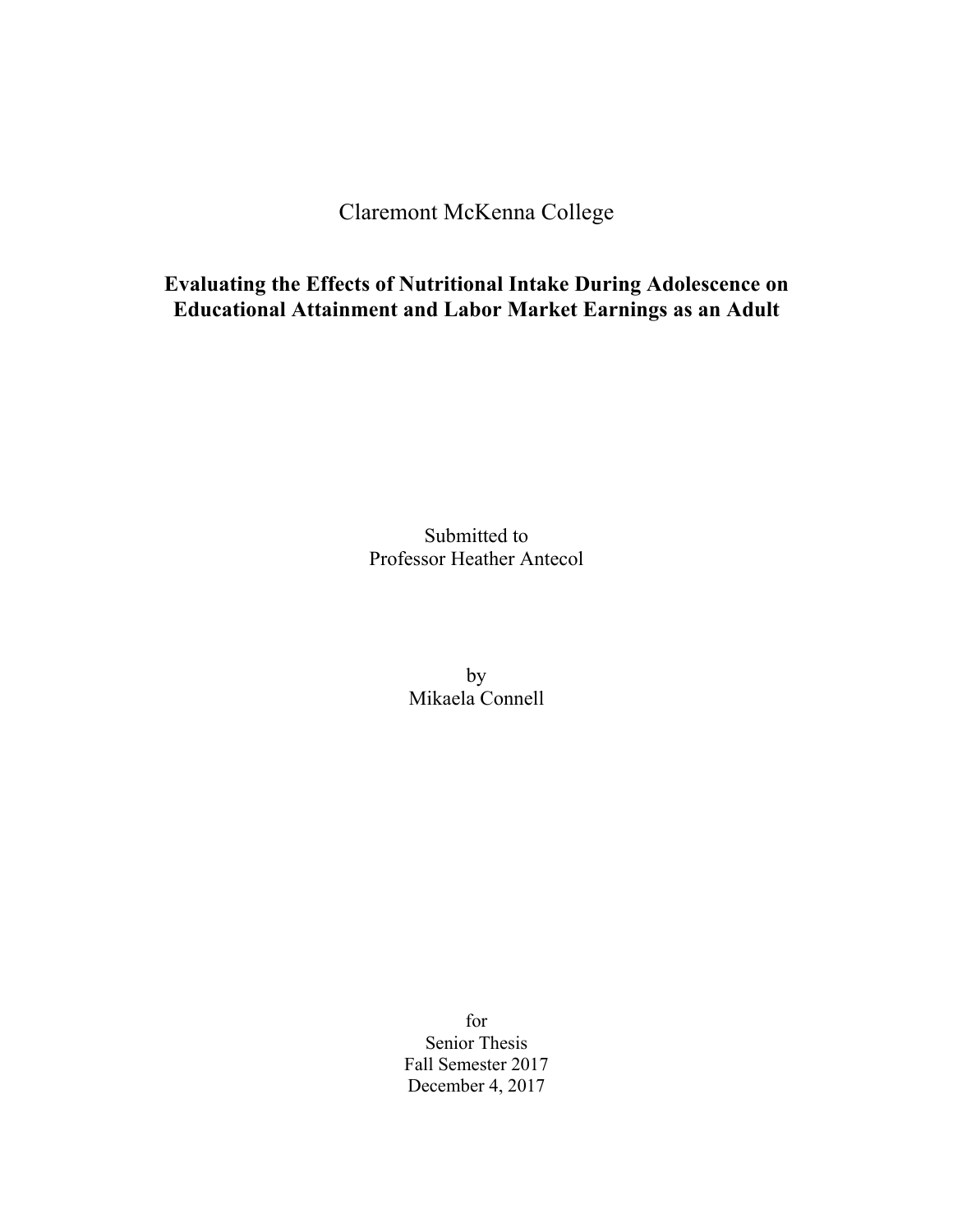# **Table of Contents**

### **Acknowledgements**

I would like to thank Professor Antecol for all of her guidance and support throughout the research process this, as well as my friends and family who have provided me with encouragement throughout this semester.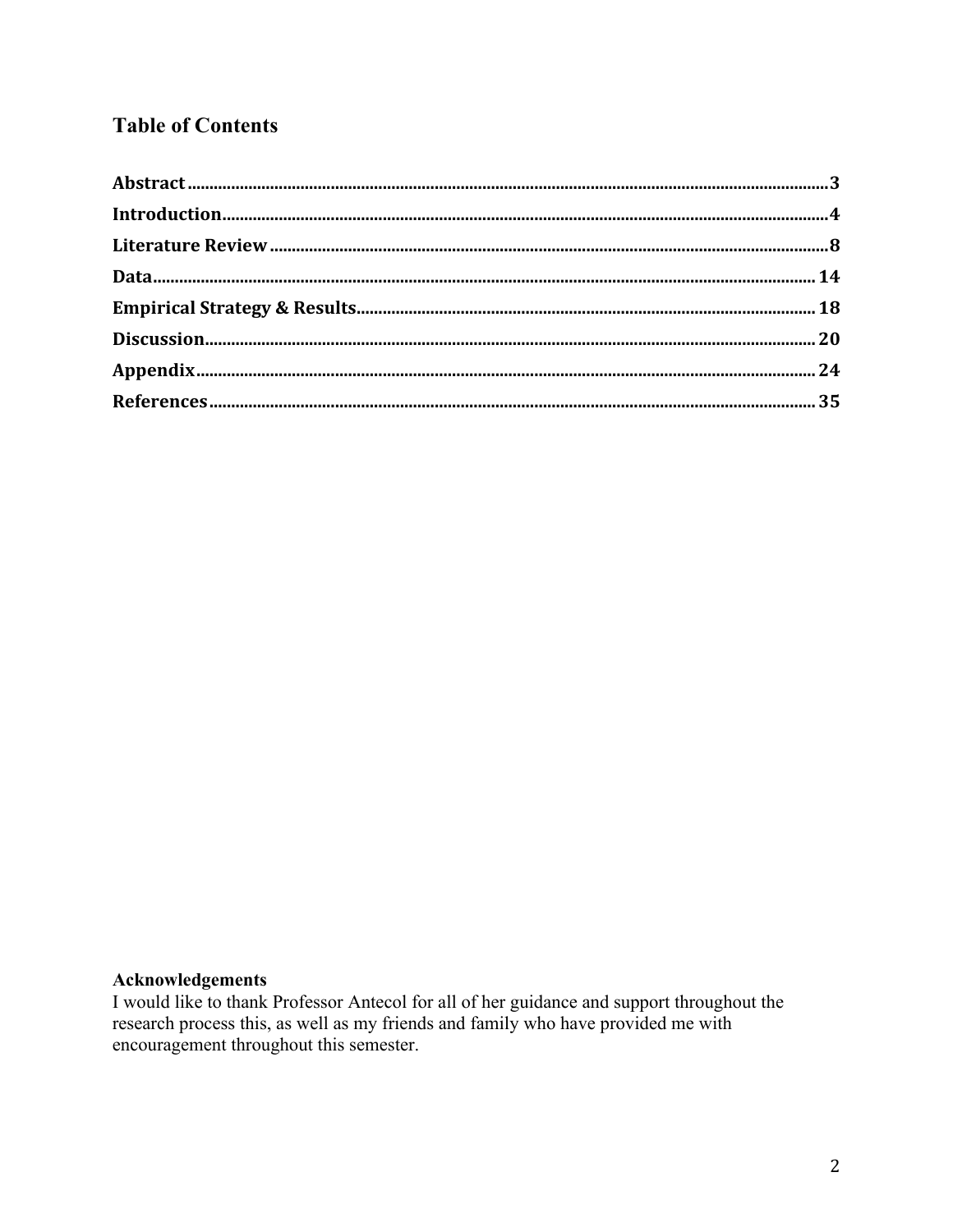### **Abstract**

In this thesis, I analyze whether nutritional intake at the time of adolescence can impact academic attainment and earnings later on in life. Millions of children in the United States are living in food insecure households and do not have access to an adequate nutritious diet. Since adolescence is a time period of intense growth and development, it is essential to meet nutritional needs at this time. Using data from the Longitudinal Study of Adolescent to Adult Health (Add Health), I measure the nutrition of a nationally representative sample of youth in the United States through their daily food intake, and test the effects nutrition during adolescence has on future outcomes. I find a positive relationship between healthy eating and educational achievement, as well as a negative relationship between unhealthy eating and educational attainment. Nutrition has a smaller effect on earnings, but the results show that there is a minor negative relationship between healthy eating and earnings.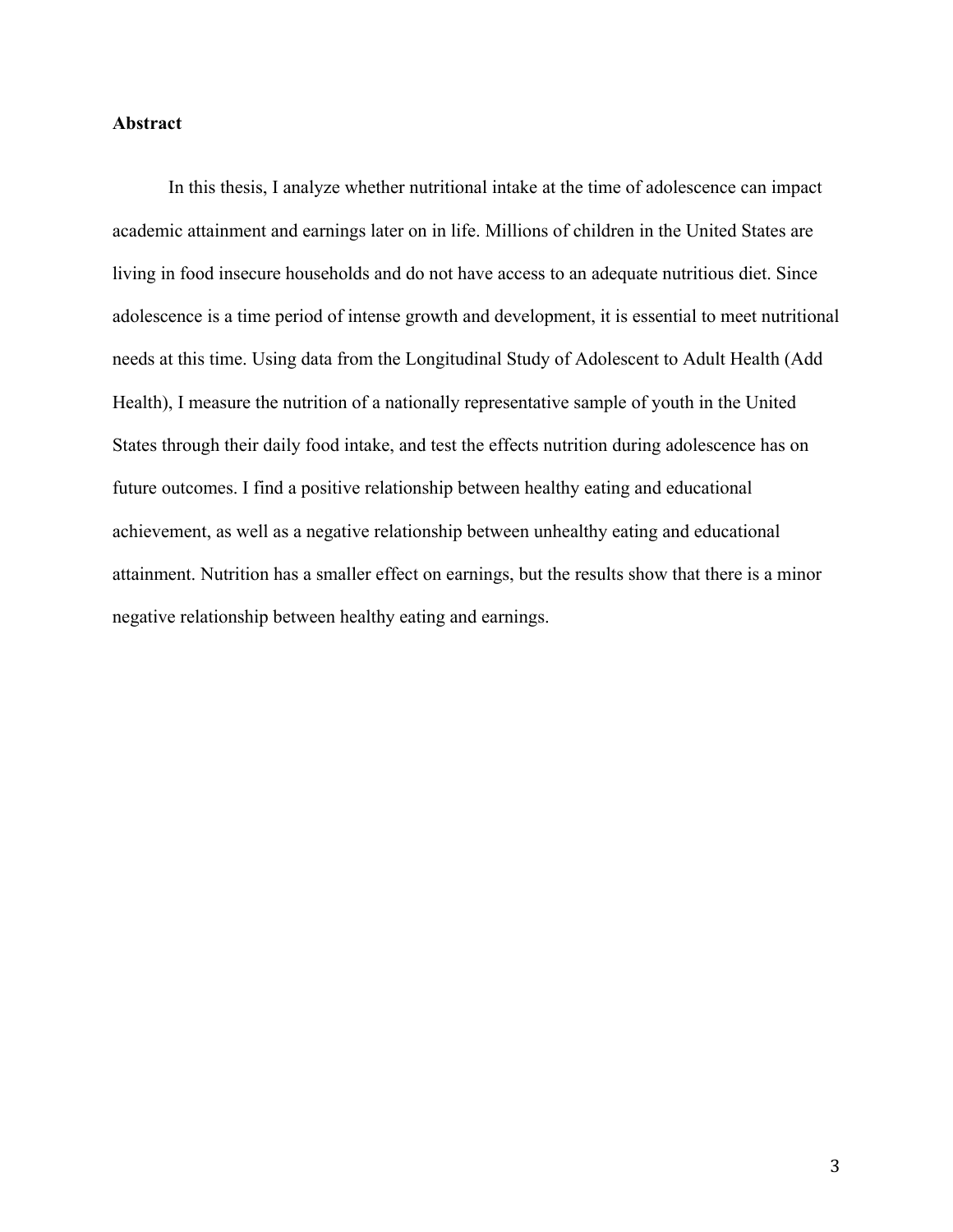#### **I. Introduction**

In 2014 more than 15.3 million children lived in a food-insecure household in the United States (Brookings, 2016). Poor diet, hunger and food insecurity are eating patterns that, particularly during the age of adolescence, determine future outcomes by affecting proper growth and development (CDC, 2017). Income inequality has become a defining social and political obstacle facing the United States (Saez, 2016). One particular driving factor that fosters the divide between wealthier Americans and lower class Americans is that low-income households often have less nutritious diets when compared to their wealthier counterparts (Drewnowski, 2010). Many Americans are left struggling to make ends meet, and thus depend on government assistance food programs to feed their families on a daily basis (Bradbard, 1997). The enormous wealth gap has generated contention among economists and many Americans about the source of this imbalance (Matthews, 2014). One impetus for the stark contrast between rich and poor Americans is the varied level of education achieved between the two groups, which directly parallels the strong connection between income levels and educational attainment established in previous research (Strauss, 2012). Moreover, the correlation between education and health studied in previous research suggests that higher educational attainment is associated with better health and a healthier lifestyle (O., 2013).

In the past decade, adolescent obesity has reached a striking 17% among adolescents in the US, causing researchers and policy makers to become increasingly drawn to the impact adolescent obesity has on individuals' health, longevity, employment, education, and other economic outcomes (CDC, 2017; Amis, 2014). That being so, many studies have examined the relationship between health and education or health and labor market outcomes, and overall these studies have established a positive relationship between health and these two outcomes (Suhrcke,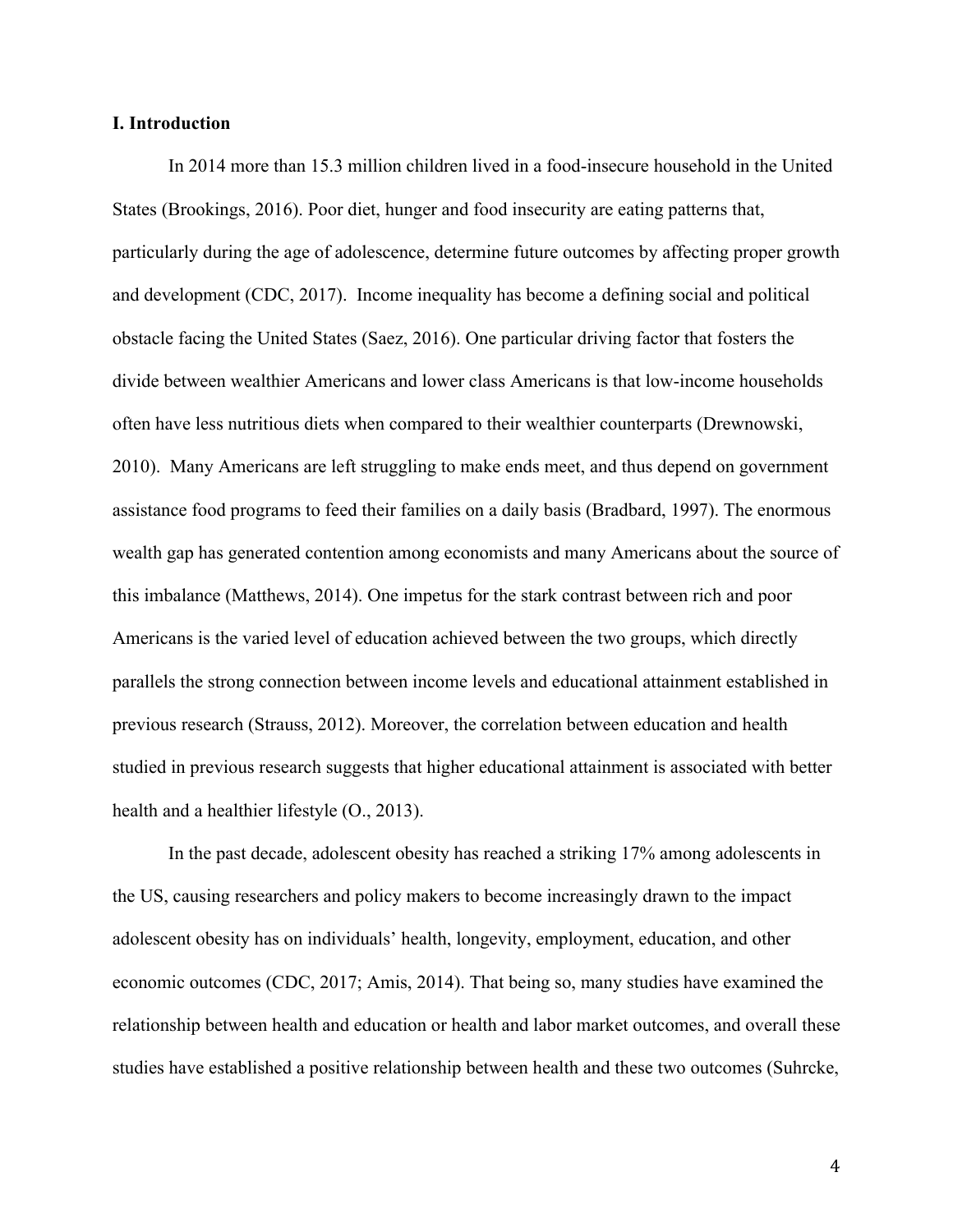2011). Since health is a multifaceted subject, it can be analyzed and measured in many ways, for example, through the effects of obesity or other chronic health conditions, as well as health behaviors such as alcohol drinking, smoking, or physical exercise. The purpose of this study is to add to existing literature by specifically focusing on the effect early life nutrition has on later educational achievement and labor market outcomes. To the best of my knowledge, this is the first study to estimate these multiple outcomes in adult life from early adolescent's nutritional and consumption habits using a nationally representative dataset.

Adolescence is the pivotal time period in which many future educational opportunities are determined and health habits are formed (Adolescent Health, 2017). The overall purpose of this study is to determine whether nutritional intake at the time of adolescence can predict academic attainment and earnings later on in life. Some of the thresholds of academic achievement measured in this study include high school graduation, college attendance, earning a college degree, and earning a master's degree. Prior research shows chronic health conditions in adolescence such as obesity can have adverse effects on youth academic performance, including high school graduation rates and the probability of attending college (Amis, 2014). Since education is strongly and positively associated with lifetime earnings and other quality of life indicators, child or adolescent health and nutrition may therefore affect adult earnings and other outcomes indirectly, even if no direct relationship exists (Amis, 2014). This study identifies how nutrition is a driving factor to help improve levels of education achieved, and sequentially lead students to acquire more skills and higher paying jobs in the future. Generally, children are not in control of their socioeconomic status, and so they may be in a situation where the proper nutrients are not available to them. By examining a nationally representative sample of adolescents' nutritional intake, inclusive of varying levels of income, the results demonstrate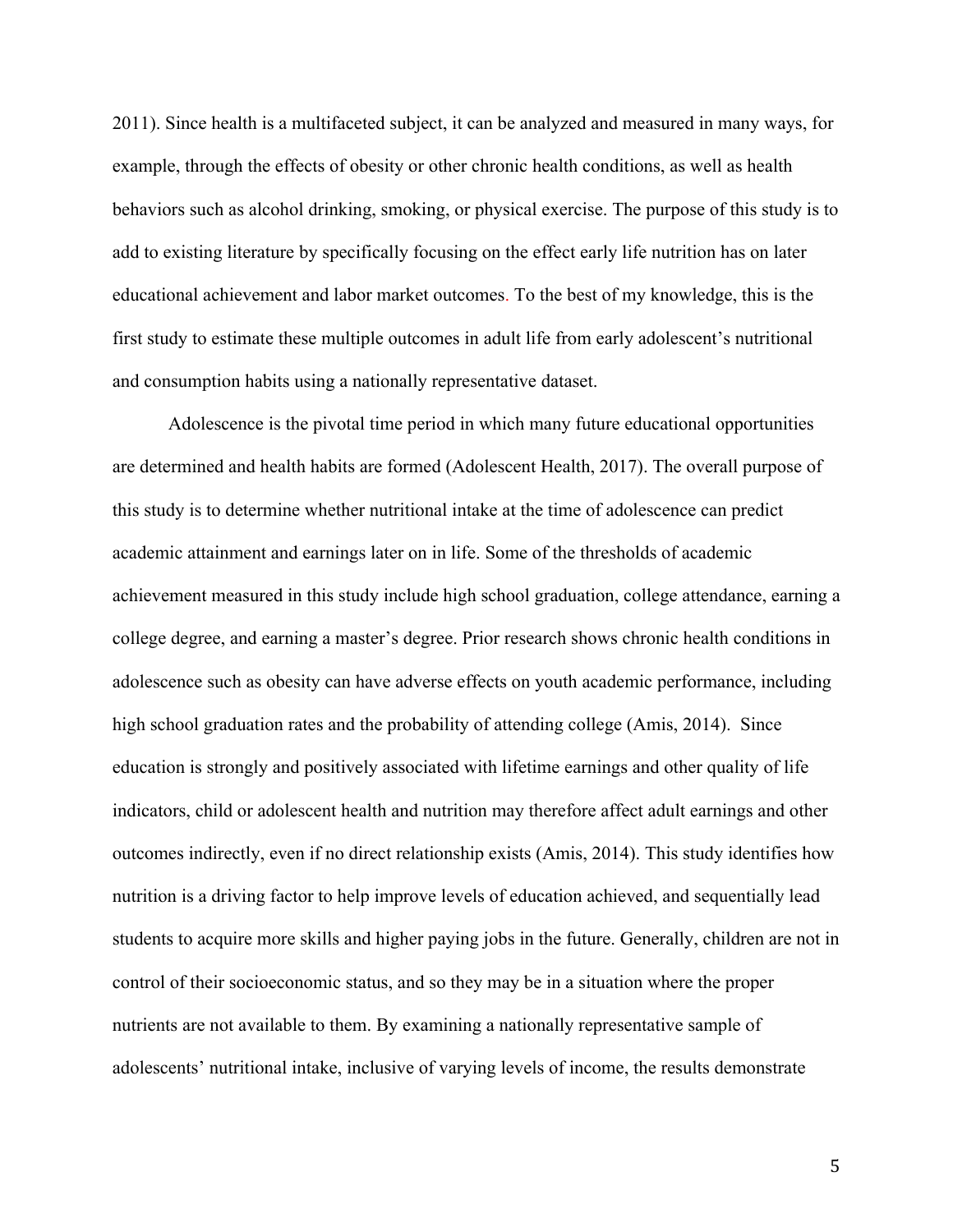how nutrition affects several outcomes, thus demonstrating the importance of providing sufficient nutrition for every socioeconomic level. Nutrition has proven to be an issue in lowincome families, who also happen to typically live in areas where high school dropout rates are higher than areas of high-income families (Rumberger, 2013).

Using data from the National Longitudinal Study of Adolescent Adult Health (Add Health), I estimate the effect of nutritional intake at the ages 11-21, on educational achievement and earnings at ages 23-33. I find that there is indeed a relationship between nutritional intake during adolescence and the education level attained later on in life. In particular, higher healthy food consumption leads to greater educational attainment and higher junk food consumption leads to lesser educational attainment. Moreover, no such effect is found for fast food consumption. Perhaps surprisingly however, the consumption of healthy and junk food during adolescence does not have the same effect on earnings as an adult.

The results of the statistical testing show a positive relationship between eating healthy and educational outcomes, along with a negative relationship between eating junk food and educational outcomes. However, with the addition of covariates in the regression, such as GPA, smoking cigarettes or drinking alcohol, the results differ and the estimated coefficients of healthy food and junk food are not statistically significant. The consumption of healthy food shows a small negative impact on earnings, while the consumption of junk food and fast food does not have an effect on earnings. These findings add to the existing relationship between health and education or labor market outcomes, and show that nutritional eating habits have a small effect on these outcomes later on in life.

This paper is structured as follows. Section 2 briefly reviews some of the evidence shown in existing literature for the linkage between health, education, and economic outcomes. Section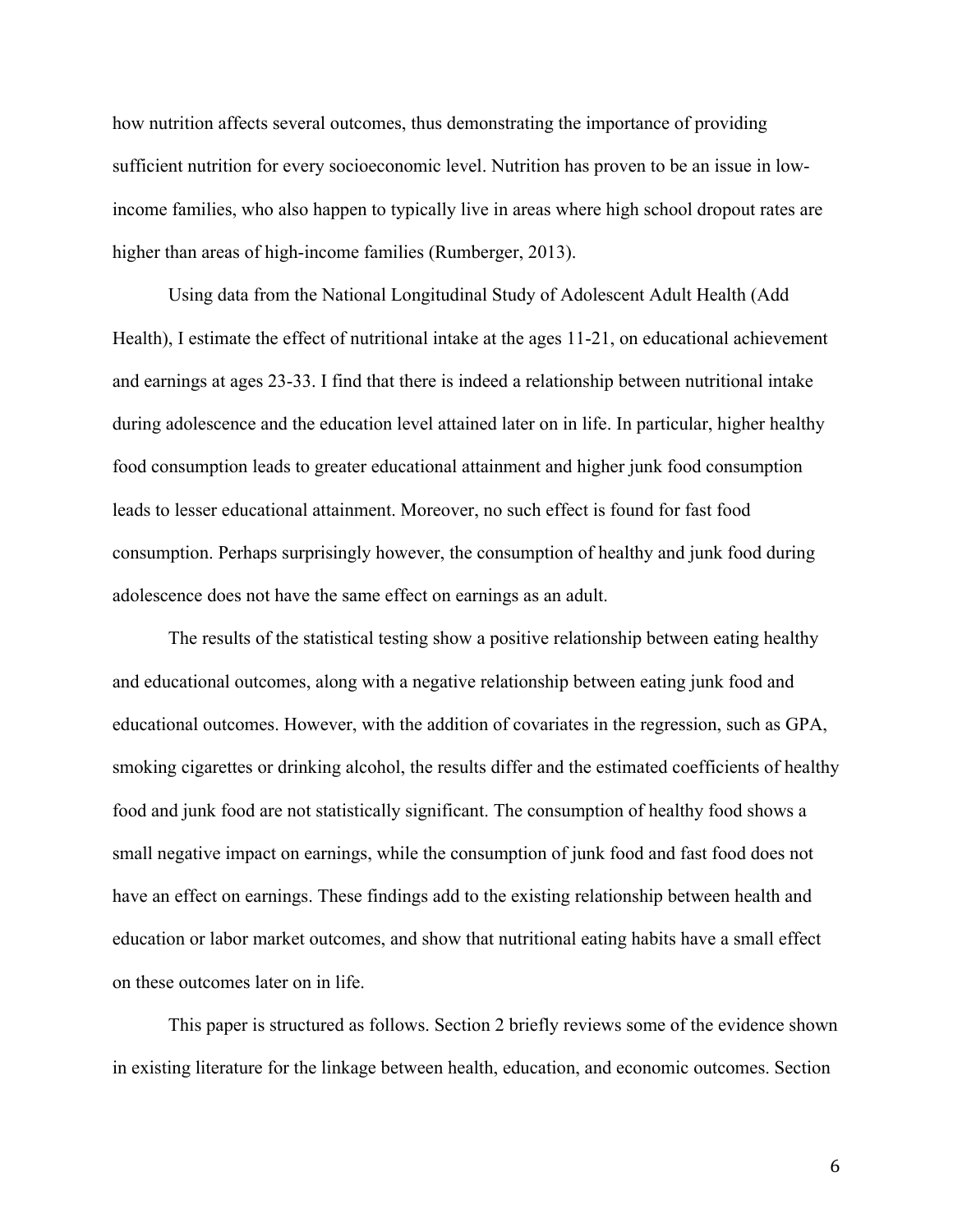3 discusses the data used, and Section 4 discusses the use of empirical methodology and presents the results. Following the analysis of the results, concluding comments and policy implications of the study are summarized.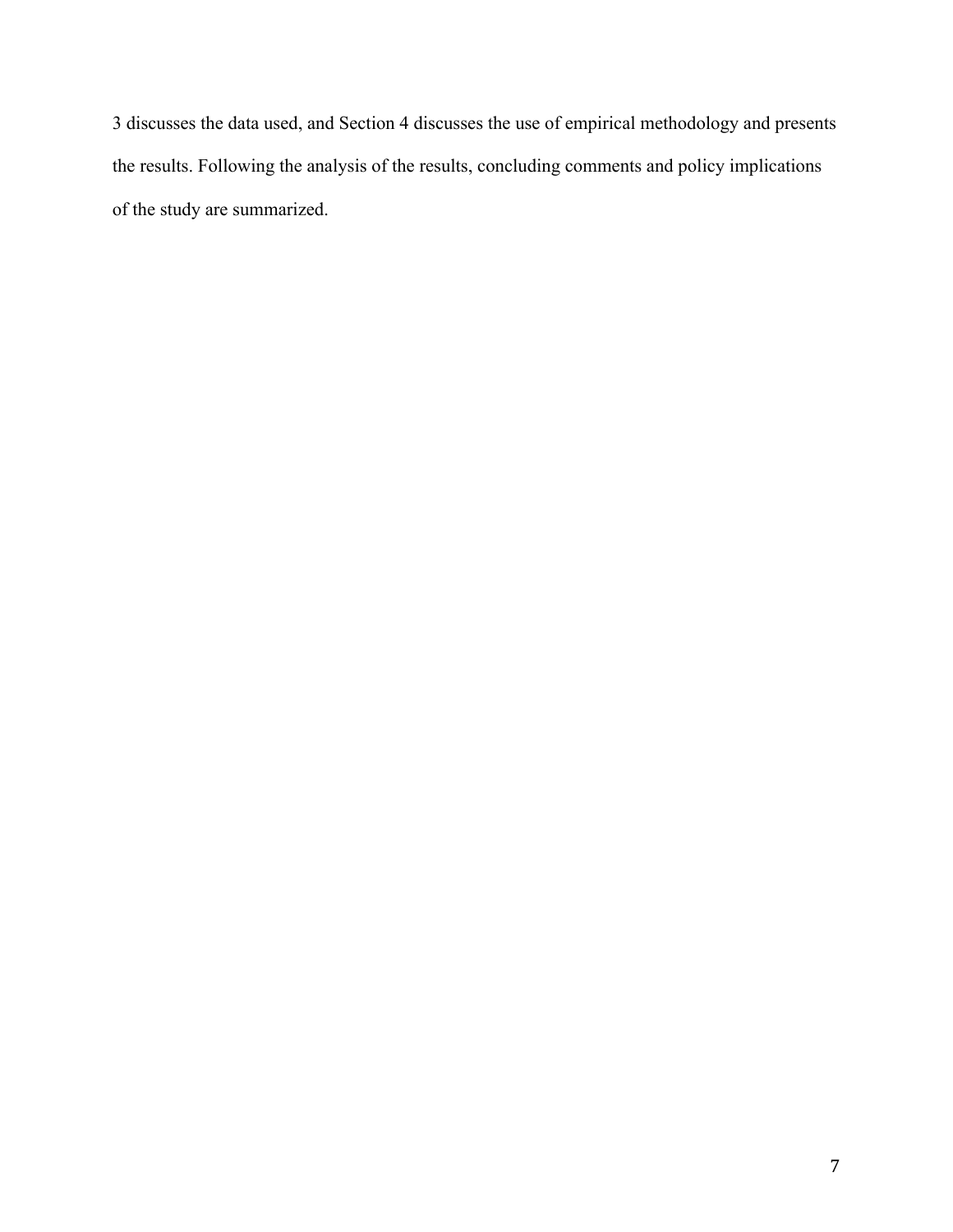#### **II. Literature Review**

#### *Assessing Nutritional Adequacy*

Physicians, nutritionists, policy makers and government officials have been concerned about the nutritional adequacy of diets for decades, and particularly within the last ten years federal agencies and regulators have been highly active in improving food and nutrition policy in the U.S. (Slavin, 2015). Federal, state and local governments have instituted significant changes to the school food environment, proposed state and local initiatives to tax or ban certain foods and beverages, and published proposed rules to significantly change nutrition labeling regulations (Slavin, 2015). The need for establishing these policy changes stems from measuring the nutritional adequacy of the public. Moreover, despite these improvements in nutrition policy, there are still Americans that tend to relinquish their control over their nutritional intakes, especially when relying on government assistance. Government Food Assistance programs such as Supplemental Nutrition Assistance Program (SNAP) and Women, Infants, and Children (WIC) are designed to benefit people living below or near the poverty line, which happen to be at higher risk for nutritional inadequacies and obesity. Research has shown that there is a need for funding to be maintained and re-allocated towards healthier choices for WIC and SNAP participants to combat the prevalence of obesity, diabetes, etc. (Richards, 2013).

The complexity of human feeding and its correlation with health require the creation of tools to assess diet quality, and over the last century there has been a progression in measuring nutritional adequacy (Lucia, 2016). Beginning in 1968, daily nutrient intakes of individuals were observed and compared to the FDA's recommended dietary allowances (RDA) (Dietary Reference, 2003). The most recent measure used to note nutrient adequacy are Dietary reference intakes (DRIs). DRIs cover age-specific requirements ranging from infants to those older than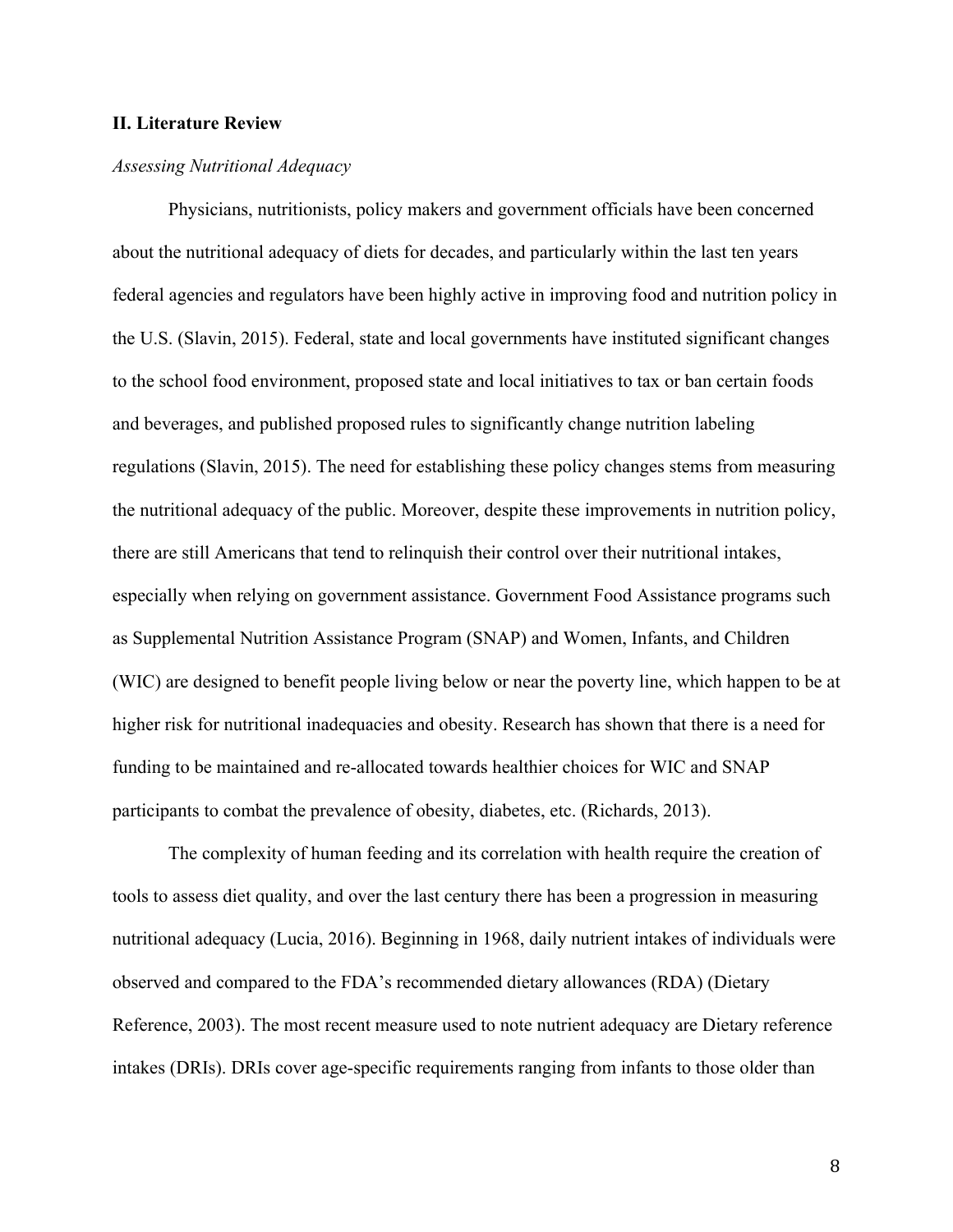70, for key vitamins, minerals, elements, macronutrients, electrolytes, and water (Dietary Guidelines, 2015). Additionally, researchers have also supplemented the more traditional nutritional adequacy measurements with energy density calculations, healthy eating indices, and diversity charts (Drewnowski, 2004).

With respect to youth, because childhood and adolescence is a phase of intense growth and development, nutritional needs are increased and adequate nutrition is essential (Adolescent Health, 2017). Research has shown that in this stage, the foods preferentially consumed are those high in fat, sugar and salt. Most of these foods provide high energy content yet low nutritional value, while the intake of fruits and vegetables remains low. The Healthy Eating Index (HEI) is an educational and preventative instrument created by the United States Department of Agriculture, which aims to assess the changes in population dietary patterns (Lucia, 2016). *Link between Socioeconomic Status and Poor Nutrition*

Numerous studies in the past have examined the link between poverty, poor dietary nutrition, and obesity, which have established socioeconomic disparities (Aggarwal, 2011). In particular, there is a strong connection between poverty and obesity. Studies have shown that the rise of obesity and the increase in the number of type 2 diabetes cases in the United States follow a socioeconomic gradient, such that the burden of disease falls disproportionately on people with limited resources, racial-ethnic minorities, and people who are at an economic disadvantage (US Department of Health, 2000). Poverty and food insecurity are typically associated with lower food expenditures, low fruit and vegetable consumption, and lower-quality diets (Why Low-Income, 2017). In linear programming models, spending less on food consumption leads to a diet enriched with high-fats and energy dense foods; therefore, such diets are more affordable and more prevalent among low-income individuals than prudent costly diets based on lean meats,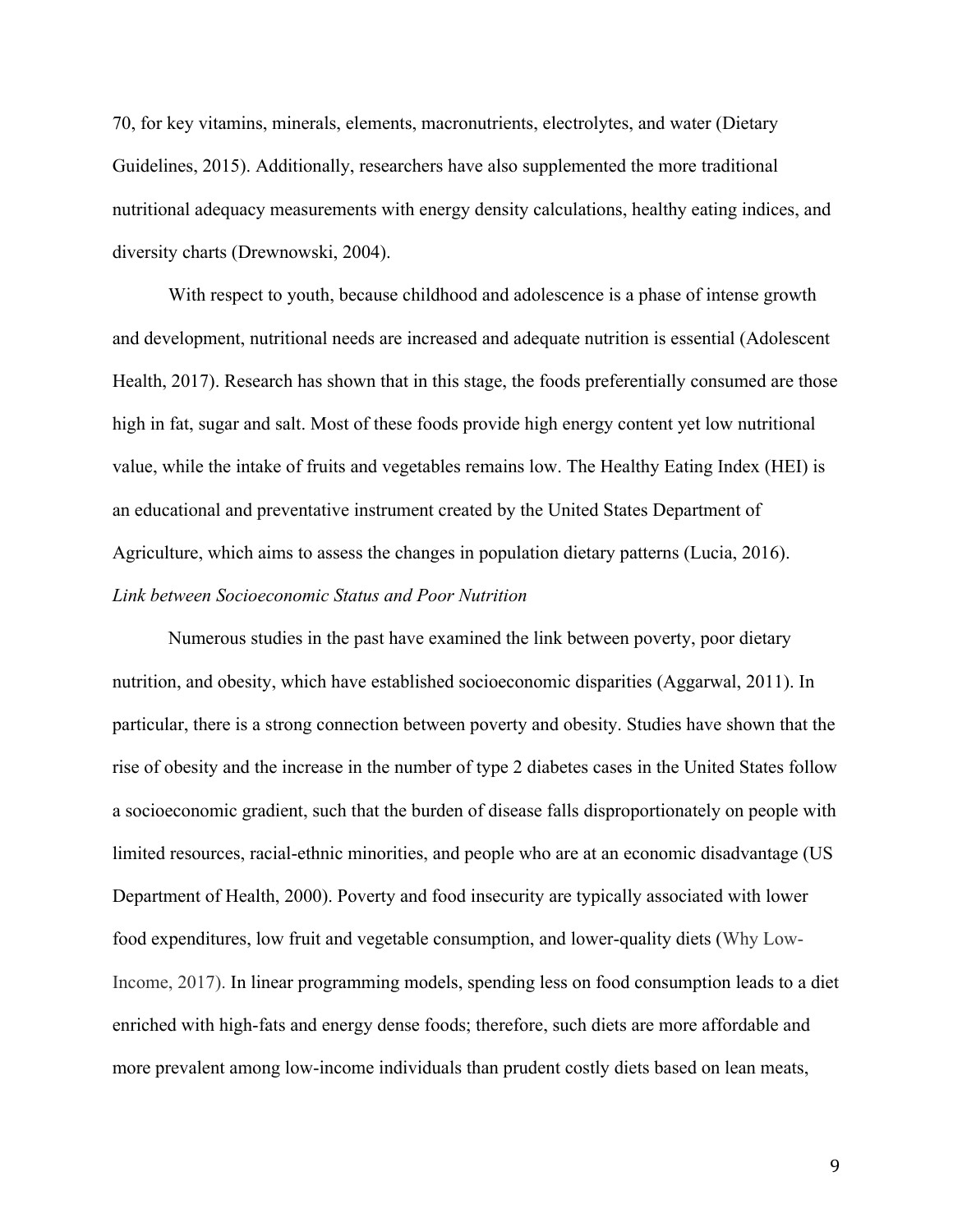fish, fresh vegetables and fruit (Drewnowski, 2004). Moreover, in a similar study, the social gradient in diet quality is explained by diet costs, such that, by examining indices of overall diet quality, the results show that higher income and education are each associated with lower energy density diets and higher Mean Adequacy Ratio (MAR) scores. In other words, having a lower socioeconomic status can prevent people from attaining the proper nutrition they need (Aggarwal, 2011).

Furthermore, Drewnowski (2004) examines how prices and incomes affect food choices, dietary habits, and diet quality by utilizing the Healthy Eating Index (HEI). The results of his research demonstrate how income disparities have a major effect on diet quality. Also, the results show that HEI scores are higher for the wealthier and better-educated groups, in fact, education has a stronger effect on diet quality than income does (Drewnowski, 2004). Next, evidence is provided to support that the highest rates of obesity occur among population groups with the highest poverty rates and the least education. This may be because of the observed links between socioeconomic variables and obesity, in particular, how the variables of taste, dietary energy density, and diet costs impact food consumption decisions. In other words, obesity and becoming overweight typically stems from consuming more added sugars and fats, which often occurs when people spend a lower percentage of their disposable income on food out of necessity (Drewnowski, 2004). While low-income individuals struggle to maintain nutritious diets and to reach certain recommended daily nutrient requirements, their wealthier counterparts are able to spend more on expensive, healthier foods to create balanced meals.

#### *Link Between Health and Education*

Studies have estimated the effects of being obese during adolescence to be directly related to the likelihood of high school graduation, post-secondary educational attainment and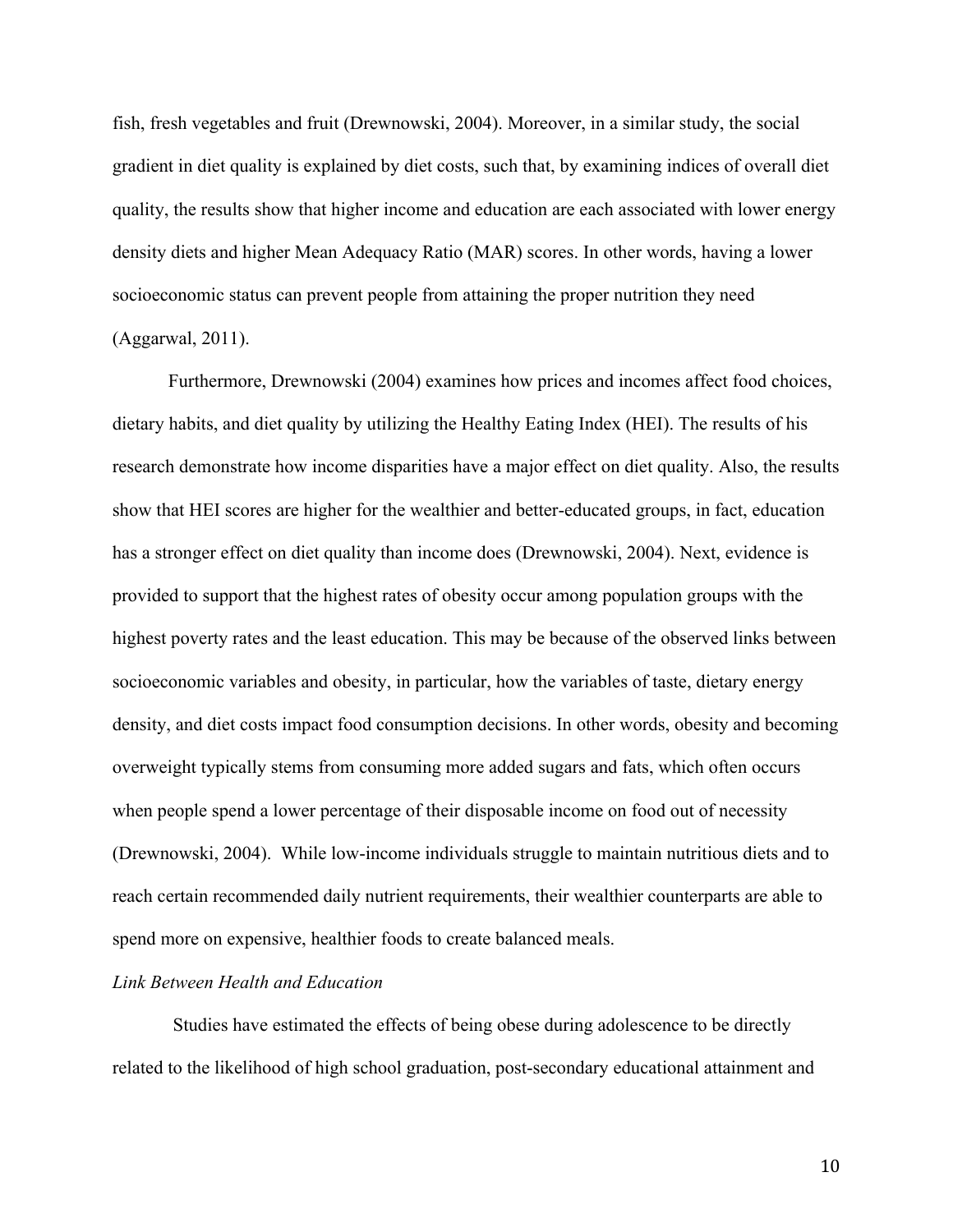labor market earnings as an adult, finding that for some demographic groups, adolescent obesity has significant negative effects on college graduation and future income (Amis, 2014). Since obesity is a chronic condition that incubates other health conditions such as depression, cancer, and cardiovascular disease, being obese as a child is a health risk that can have adverse effects that reach far into adulthood. The results indicate a negative correlation between obesity as an adolescent and education level, and obese adolescents earn 7.5% less as adults, on average, than do non-obese adolescents (Amis, 2014). Much of the economics research on obesity has focused on outcomes associated with adult overweight or obesity, and depending on the research method and data used, results range from finding substantial negative effects of obesity on current earnings or employment to the absence of labor market penalties (Amis, 2014). Research has explored the impact of health behaviors and health conditions on educational outcomes, such as alcohol drinking, smoking, nutrition and physical exercise; however, nutritional problems are often linked or assumed to be associated with obesity or lack of physical exercise, and the examination of food intake is overlooked (Suhrcke, 2011).

The positive association between education and health is well established, despite a lack of explanations for this connection (Population Health, 2015). Studies have shown that well educated people experience better health than the poorly educated people as indicated by high levels of self-reported health and physical functioning, low levels of morbidity and disability, whereas, low educational attainment is associated with higher rates of infectious disease, chronic noninfectious disease, shorter life expectancy, and self-reported poor health (Ross, 1995). The complexity of the relationship between health and education differs between developing and high-income countries, such that the role of health has been more extensively studied in developing countries in comparison to high-income countries (Suhrcke, 2011; Currie, 2008).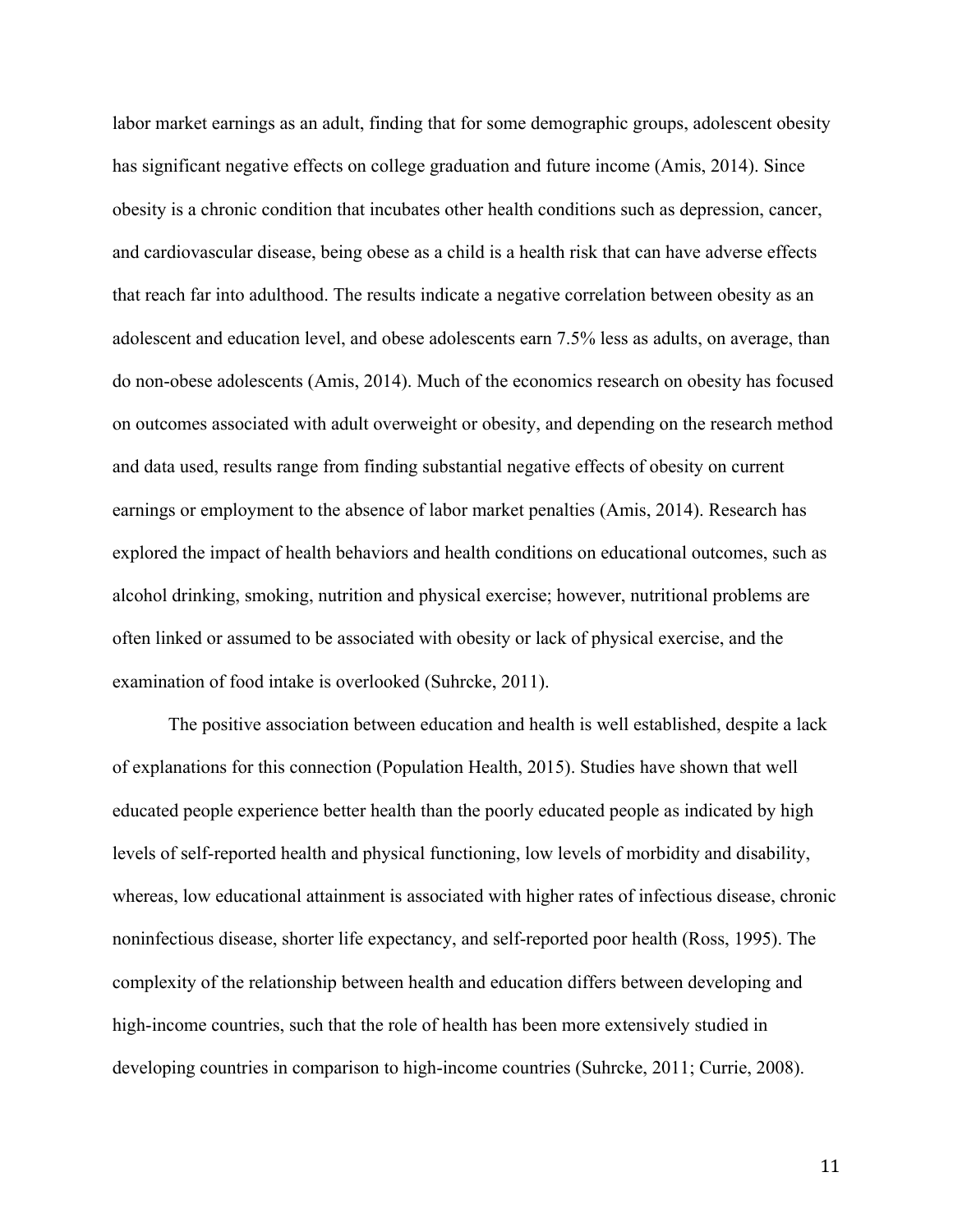Moreover, previous research that examined the relationship between health and education, for children and adolescents in particular, often faced challenges when empirically estimating this complicated relationship due to external factors, such as the family background or individual characteristics of children, that may play a significant role in the child's outcomes (Suhrcke, 2011). These unobservable characteristics need to be taken into account in order to avoid bias on the coefficients tested (Suhrcke, 2011). Despite these challenges, when children's education, health, and third-party factors are taken together, they account for differences in employment status and income when they become adults, as well as adult health outcomes and other results such as the educational achievement of their own children (Smith, 2005).

#### *Factors that Affect the Level of Education Achieved*

When looking at high school dropout rates, poverty is a major factor to take into consideration. There are several factors that contribute to educational attainment. Specifically, the most common factors that influence the high school dropout rate involve demographics and performance, such as the family income-level race or ethnicity, age, gender, and school attendance patterns (Burrus, 2012). An alternative perspective to understanding the global effect of underachieving a high school degree is that it is not only the individual that suffers economically. High school dropouts may, added together, represent billions of dollars annually in lost revenue for the U.S. economy because of the high estimated percentages of high school dropouts that receive some form of government assistance or turn to drugs or crime; thus, determining factors that affect high school drop-out rates is crucial for improving economic conditions for the whole population in the United States (Burrus, 2012).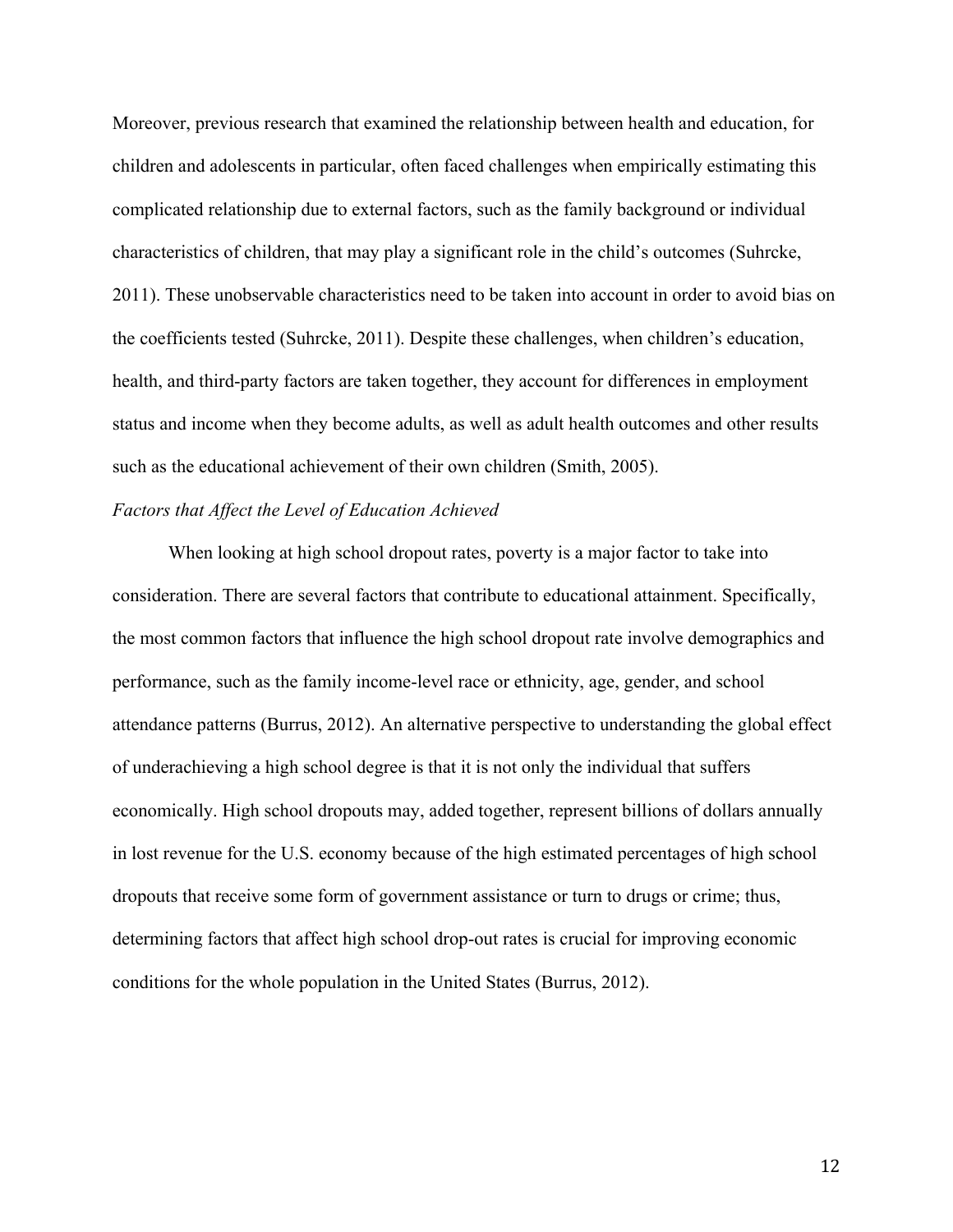#### *Shortfalls of Existing Literature*

After reviewing evidence of potential impacts of health and nutrition among children and adolescents in the United States, there are several noticeable gaps in the existing literature, some of which are addressed by this study. First, what has been observed before with complete certainty is the correlation between health and education. However, prior studies either assume or show that education determines health rather than the reverse, and this is often due to the complexity in the causal relationship between health and education (Suhrcke, 2011). While extensive research has documented the impact of health on education in poor countries, there is room for expanding research (Suhrcke, 2011). Moreover, there are no prior studies examining the impact of nutritional adequacy on educational attainment in a nationally representative sample of households from across the socio-economic spectrum. Many health disparities in the United States are linked to inequalities in education and income (Drewnowski, 2004). This study expands on the effects of these nutritional disparities, by showing how nutrition may act as a barrier to students gaining sufficient levels of education or personal earnings as an adult. While studies have shown that youth obesity, which is strongly related to poverty or lack of available nutrients, can have long-lasting effects on the economic well-being of individuals (Amis, 2014), the study of nutrition on future outcomes is often grouped together with obesity or lack of physical exercise. By exploring the daily food intake and measuring the nutritional adequacy of adolescents' diets, this study goes beyond prior studies that show obesity or lack of physical exercise to have negative effects on educational outcomes. It is evident in existing literature that the health of adolescents is crucial in determining their future outcomes and successes later on in life. Thereby, this study adds to existing literature by specifically focusing on the effects of nutrition and food intake of adolescents on educational and economic outcomes as an adult.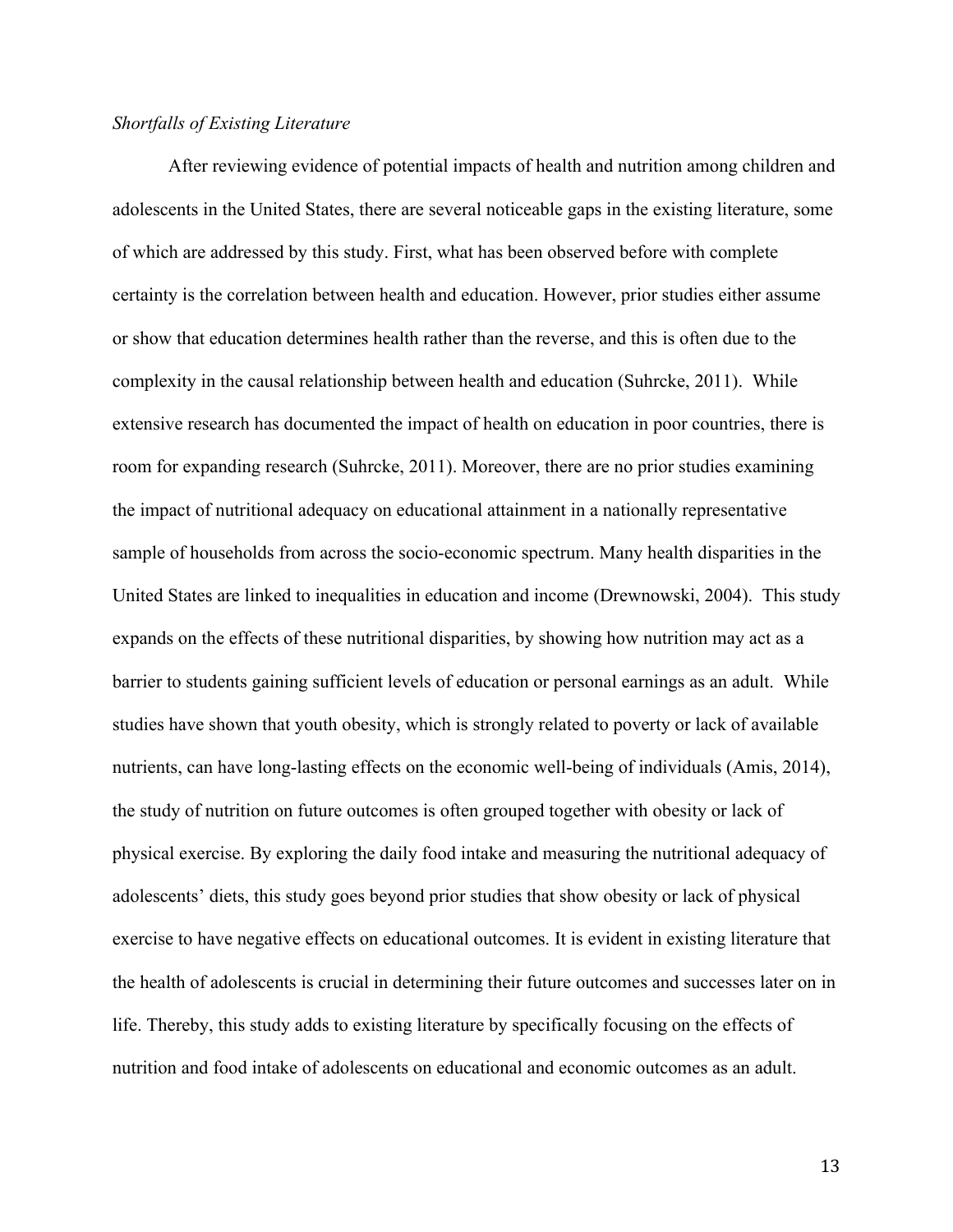#### **III. Data**

This study extracts longitudinal data from The National Longitudinal Study of Adolescent to Adult Health (Add Health), conducted by the Carolina Population Center of the University of North Carolina at Chapel Hill in the National Opinion Research Center (NORC). This data source contains a nationally representative sample of adolescents in the United States, observed over a 14-year period (Add Health, 2017). The first wave survey occurs in 1994, which is accompanied by three subsequent waves of follow-up interviews that occur in 1996, 2001 and finally in 2008. During the Wave II interviews, where the samples' nutritional habits are observed, the samples' age ranges from 11 to 21 and the mean age is 16. During the final wave of interviews, Wave IV, the samples' age ranges from 23-33 and the mean age is 28. The process of selecting high schools in the United States was random, but in order for a high school to be selected for the sample it needed to include an eleventh grade and have a minimum enrollment of 30 students.

Add Health tracks the social, economic, physiological and physical well-being of the respondents from adolescence to adulthood, thus, providing unique opportunities to study how social environments and behaviors in adolescence are linked to health and achievement outcomes in young adulthood. Additionally, since the data is observed over a fourteen-year period, with a sample of respondents dispersed across all 50 states, this data is ideal for this study. I use data from three survey waves, Wave I, Wave II, and Wave IV. Wave I: In-Home Questionnaire is the first source of data that includes information about the respondents' daily habits and behaviors both in school and outside of school, as well as their family, neighborhood, and school environment. I use this data to create several control variables, which I refer to below and in table 1 in the appendix. Next, I use data from the Wave II: In-Home Questionnaire. From this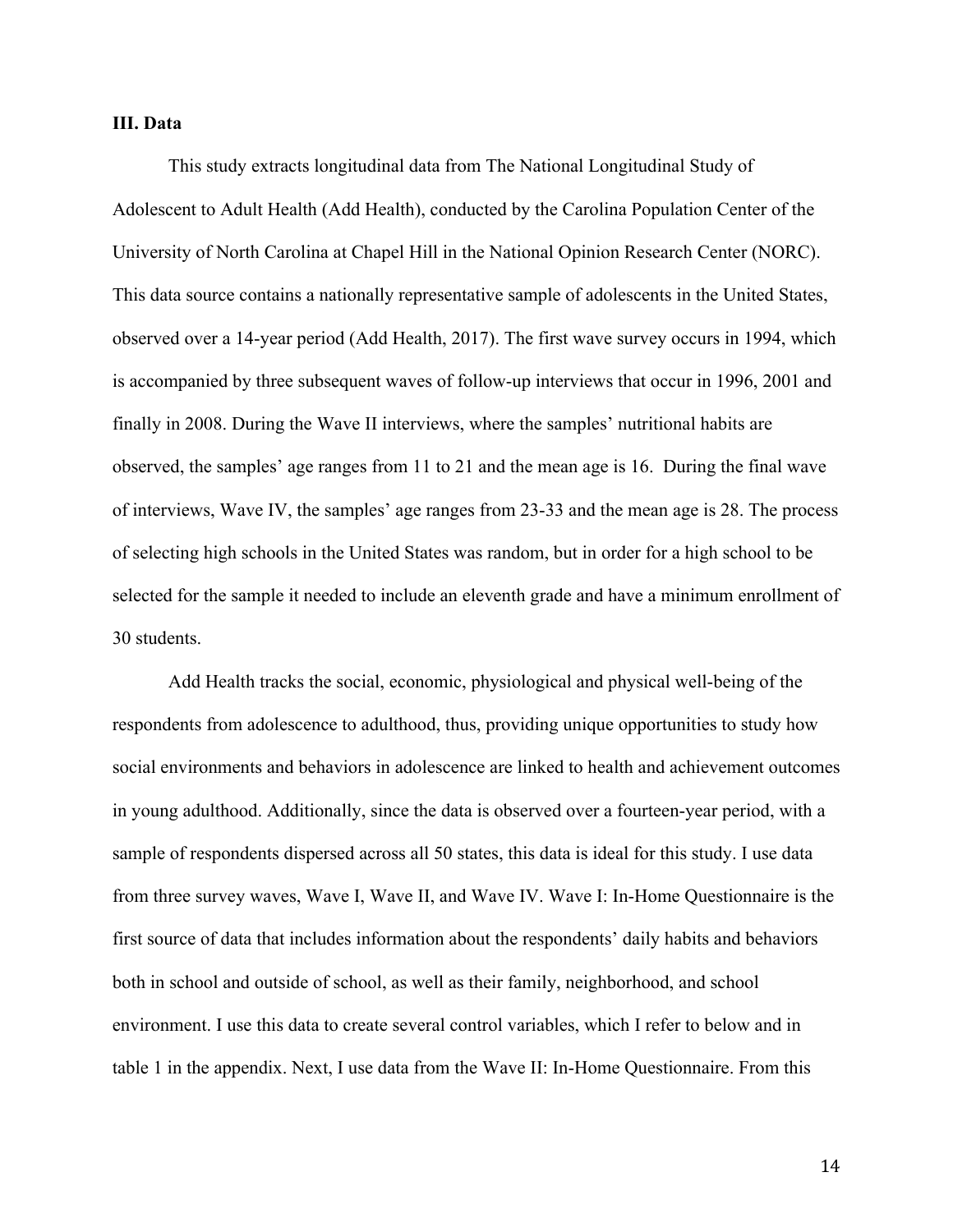dataset, I use information about the respondents' food consumption and the respondents' demographic variables. Lastly, the Wave IV: In-Home Questionnaire is conducted, and from this dataset I use information about the respondents' educational outcomes and earnings as of 2008. In order to track the outcomes of respondents, I narrowed down the data by only including individuals who responded to Wave I, Wave II and Wave IV, creating a sample size of 3,924 respondents. The sample size is limited further as the number of variables I control for in the statistical testing increases. This is due to fewer respondents answering particular questions in the survey. Thus, for each statistical test I run, there is a different sample size.

The dependent variables examined in this study are years of education completed and personal earnings. Add Health indicates the highest level of education achieved for each respondent, including thresholds such as high school attendance, high school graduation, college attendance, college graduation, completion of master's degree, completion of post baccalaureate professional education, etc. From this data, I create the variable years of education, by calculating the total amount of years the respondent is educated based on his or her response to their highest level of academic achievement. Moreover, each respondent also reports their personal earnings before taxes. The mean for years of education is about 14, and the mean for earnings is about \$33,546.

Furthermore, I create several explanatory variables to account for the respondents' nutritional habits, demographics, family environment, prior academic successes or difficulties, and behavioral habits. The Nutrition section of the Wave II Survey data gathers information about adolescents' food and drink consumption. The survey asks the participants to think about the food and drink they consume in the previous twenty-four hours, including snacks as well as regular meals. Using the reported data on nutritional intake, I create eating indices. These indices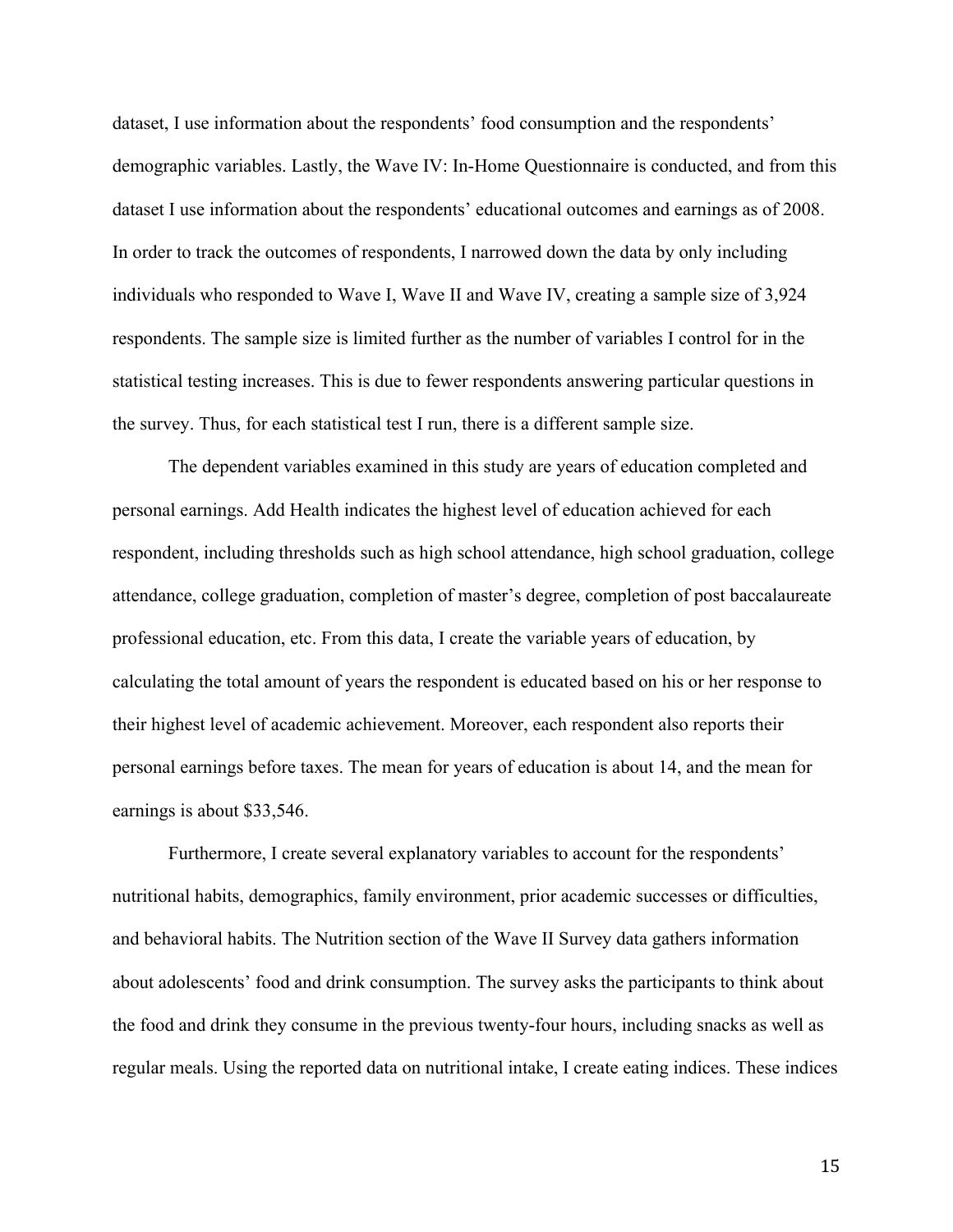are created in a similar manner to the composition of the Healthy Eating Index (HEI). HEI is a measure of diet quality that assesses conformance to the Dietary Guidelines for Americans, where there is a maximum score for each dietary component observed such as fruit, vegetables, or dairy. For the purposes for this study, I characterize each food consumed by the respondents as healthy food or junk food. In addition, there is a separate category for how often each respondent consumes fast food during the previous week. For instance, the respondents indicate whether they consume a certain type of food like sodas, cookies and chocolate bars, which are then categorized as junk food. Whereas, foods and drinks like water, fruits and vegetables are categorized as healthy food. Within each food category, the respondents' food index increases as they eat more of that category of food. Table 2 reveals that on average, the respondents scored about a 7 out of 25 on the healthy eating index, indicating that on a daily basis, the respondents consume approximately 27% of the healthy food choices they were asked about during the interview. On the other hand, on average, the respondents scored about a 6 out of 18 on the junk food eating index, indicating that on a daily basis, the respondents consume approximately 34% of the junk food choices they were asked about during the interview. Additionally, on average, the respondents reported to consume fast food about 2 days per week.

Besides those three nutritional scales, I control for several other variables. In regards to the demographics of the respondent, I include the variables age, gender, and race. The mean age of the respondents during the Wave IV Interviews is 28, and the ages ranged from 23 to 33. Approximately half of the respondents in the original sample  $(N=3,924)$  are female (54.5%), the rest being male. I create variables for each race represented in the sample, including White, African American, Native American, Asian, and Hispanic. There are also separate categories for those who responded with multiple races and those who categorize themselves as an other race.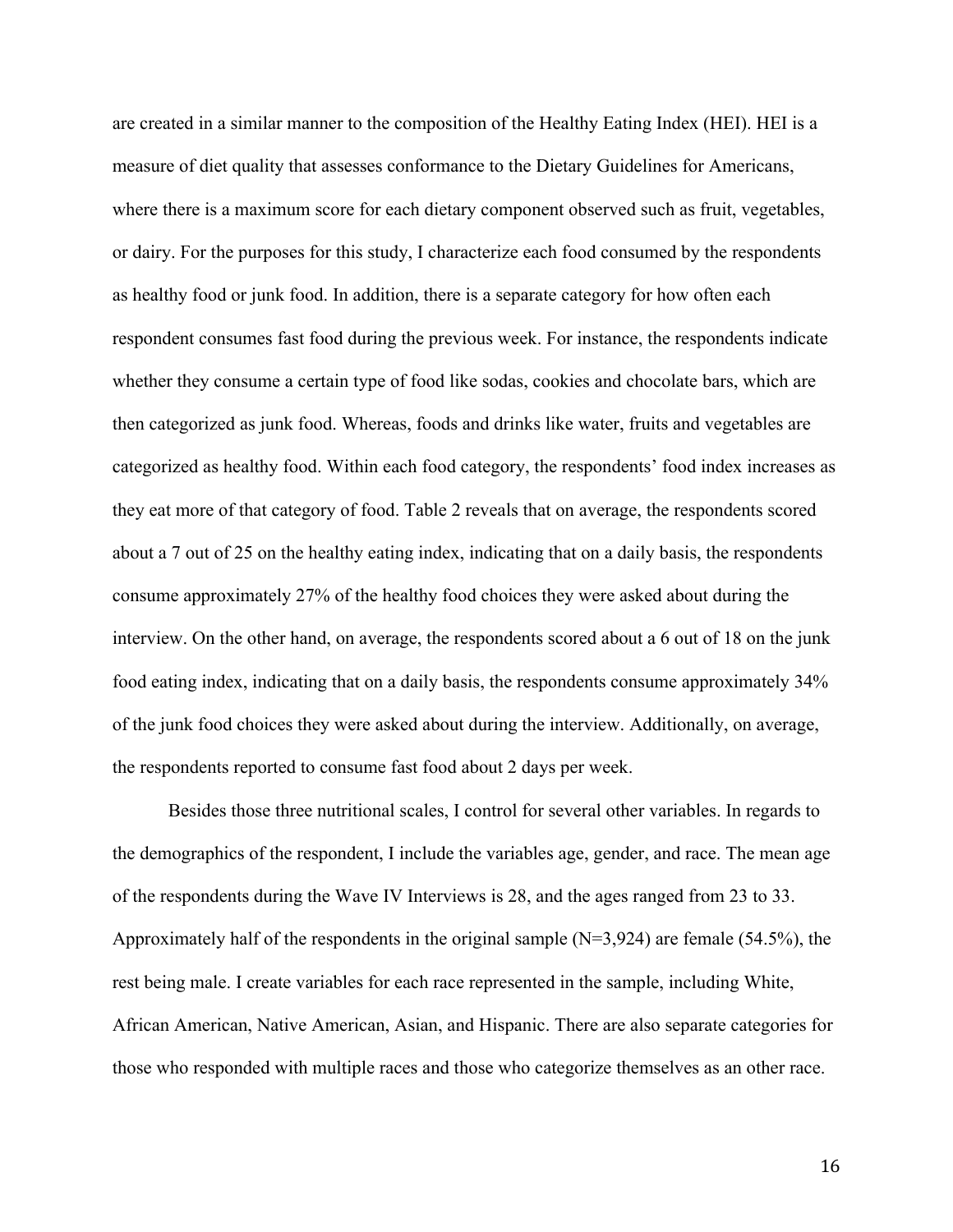Next, taken from Wave I data, I include variables for the family environment of the respondents. This is information about the respondents' parents like whether they are employed, as well as how close the child feels to each of their parents. I also take data from Wave I about the respondents' academics such as their GPA, how often the respondent skips school without an excuse, and if the respondent repeats a grade. Additionally, I create variables to account for the respondents' behaviors like how often they watch TV, play video games, play sports or hang out with their friends, as well as whether or not they smoke or do drugs. Lastly, I create variables regarding the neighborhood environment for the respondent which includes whether or not they live in an urban area and whether they feel safe at their school or in their neighborhood. Since adolescents are likely to differ in many ways that may be related to future academic and economic outcomes, it is important to control for these potential confounding factors. The complete list of variables along with their definitions is presented in Table 1 in the appendix. Additionally, the summary statistics for each variable is presented for each of the models tested in Tables 2-5.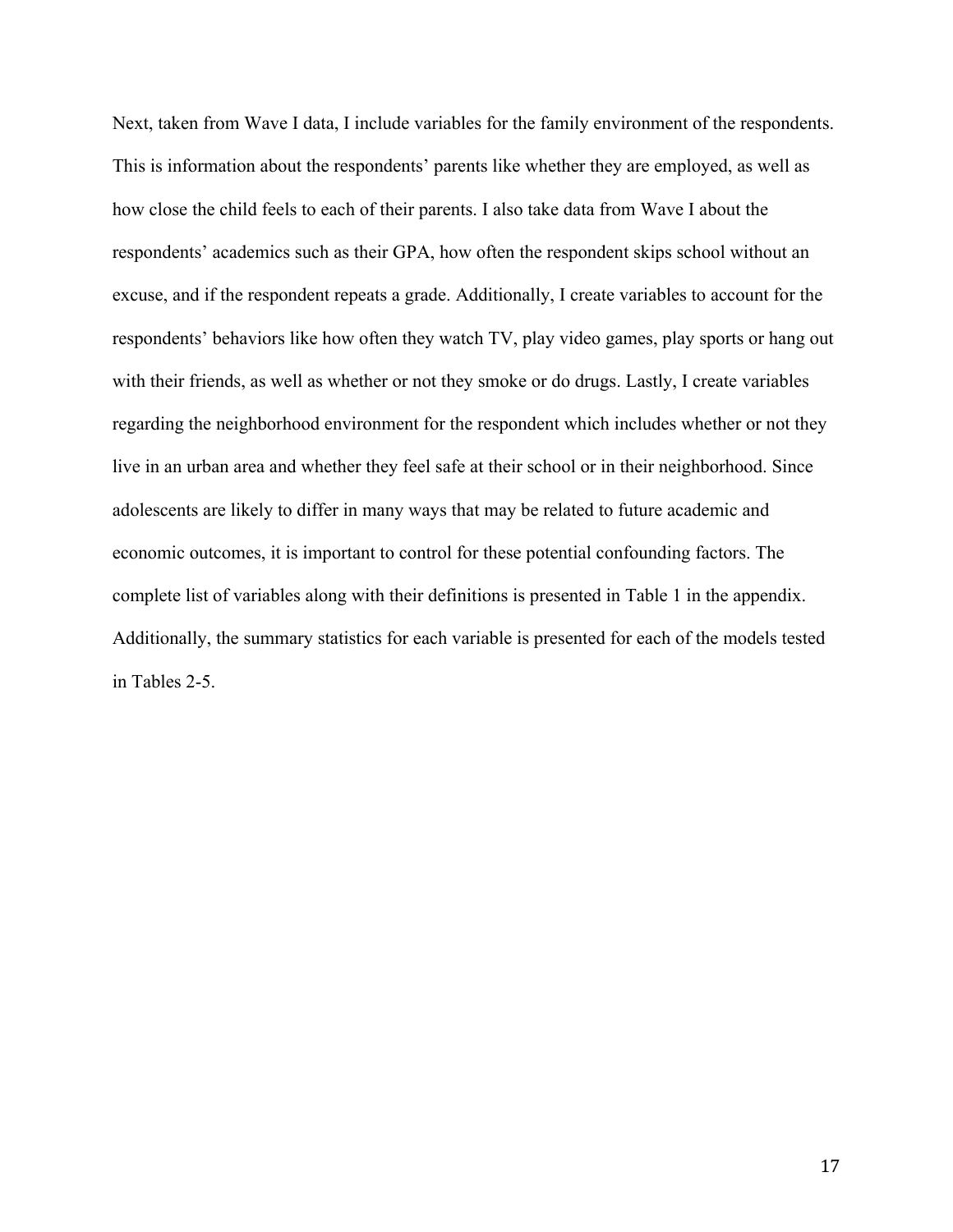#### **IV. Empirical Strategy and Results**

In order to determine how nutrition and food intake patterns of adolescents affect their associated level of education achieved and earnings as adults, I estimate a linear (OLS) regression model of the following form:

$$
Y_{i_t} = \alpha + \beta_1 H F_{i_{t-12}} + \beta_2 J F_{i_{t-12}} + \beta_3 F F_{i_{t-12}} + \delta X_{i_{t-14}} + \delta X_{i_t} + \varepsilon_i
$$

where Y is either the highest level of education achieved or personal earnings before taxes, HF represents the healthy food index,  $IF$  represents the junk food index,  $FF$  represents the fast food index,  $X_{i_{t-1}+i}$  is a vector of observables characteristics that are observed during the Wave I Survey such as the respondents' family and neighborhood environment, academic success, and behavioral characteristics,  $X_i$  is a vector of other observable characteristics including gender, age, and race, *i* refers to individuals, and  $\varepsilon$  is an error term with the usual properties.

For the purpose of presenting the results in a clear manner, I have broken up the model into two parts. In model 1, Y is the highest level of education achieved. In model 2, Y is personal earnings before taxes. Once more, I create two specifications for each model. The sample sizes of each specification differ due to the inclusion of additional covariates. In both models, specification 1 does not include as many covariates as specification 2 does. Since the responses to the survey data used to test the models vary, for instance, some questions receive less of a response than others, by including additional variables, fewer respondents have answered all the questions and thus the sample size decreases.

The results from model 1 are presented in Tables 6 and 7. In the first specification, the model only controls for nutrition and demographic variables, and the results show a positive relationship between healthy eating and educational outcomes that is statistically significant (P<0.01). Also, there is a negative relationship between eating junk food and educational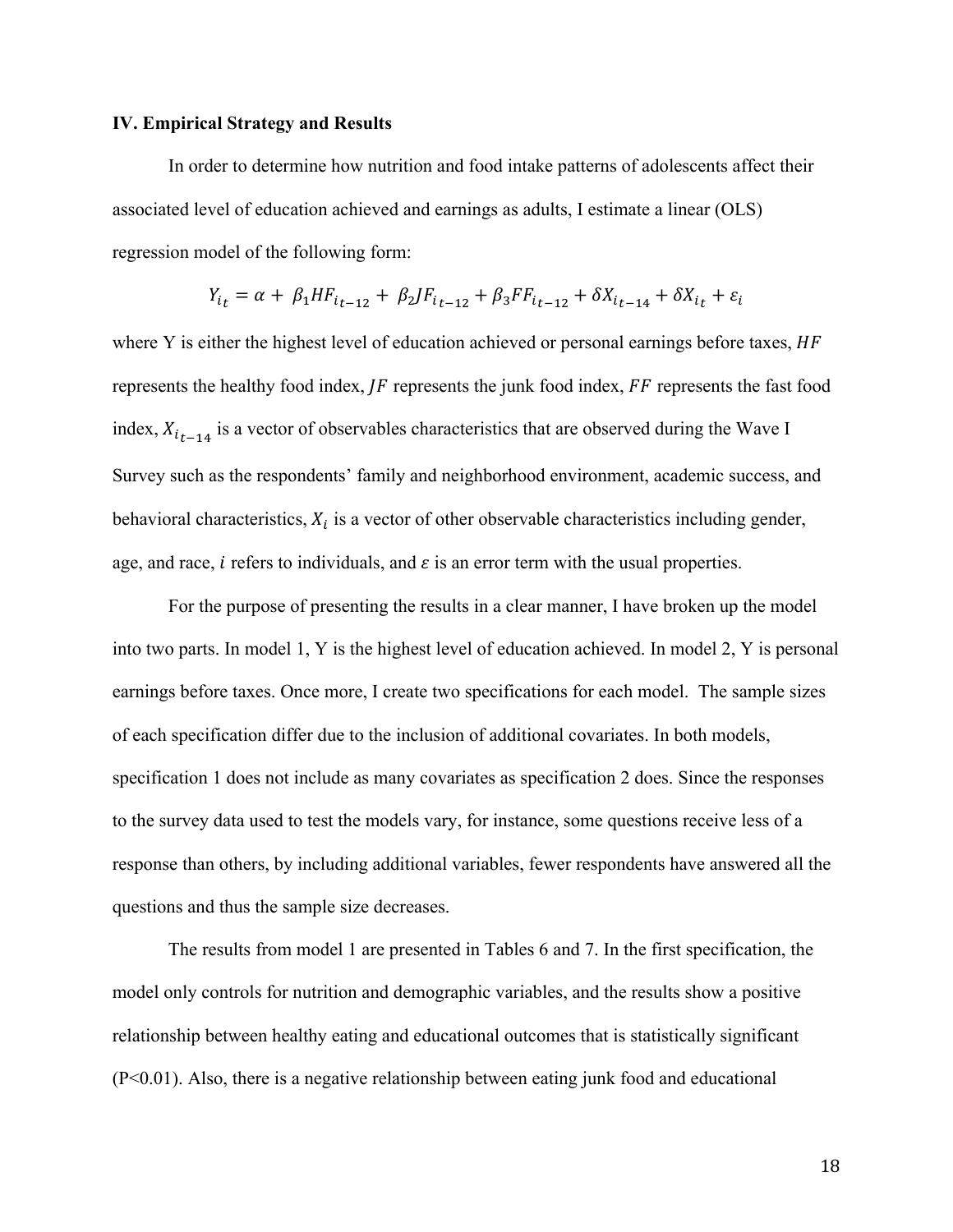outcomes that is statistically significant  $(p<0.01)$ . In this sample, educational achievement increases with age, and Asians achieve the highest level of education, followed by Whites, African Americans, multi-race individuals, Hispanics, and Native Americans, respectively. Moreover, specification 2 shows that after the inclusion of other covariates, the results change. While the point estimates in the second regression of specification 2 suggest a small negative relationship between adolescents eating junk food and eating fast food and educational achievement, the estimated coefficients are not statistically significant. The results also demonstrate a negative association between grade repetition, living in an urban neighborhood, sex, smoking cigarettes, and alcohol consumption and the years of education achieved. GPA was the only statistically significant positive coefficient. Overall, these results are consistent with previous literature that has established a positive link between health and education.

Moreover, the results from model 2 are presented in Tables 8 and 9. The results differ from the expected outcomes based on previous literature. In the model that only controls for nutrition, demographic, and education variables, the results indicate that healthy food, junk food, and fast food all have small negative estimated coefficients and healthy food is the only coefficient that is statistically significant ( $p<0.10$ ). The educational thresholds included in the model are high school graduate, some college, college graduate, and beyond college, and they all show a positive relationship with earnings  $(p<0.01)$ . Furthermore, in specification 2, when all the other covariates are included in the second regression, there are small negative coefficients for healthy food, junk food, and fast food, and healthy food and junk food are statistically significant at the 90% confidence interval ( $p<0.10$ ). Additionally, in both regressions of specification 2, earnings increase as years of education increase. Also in both specifications, it is shown that females' earnings are significantly less than males' earnings.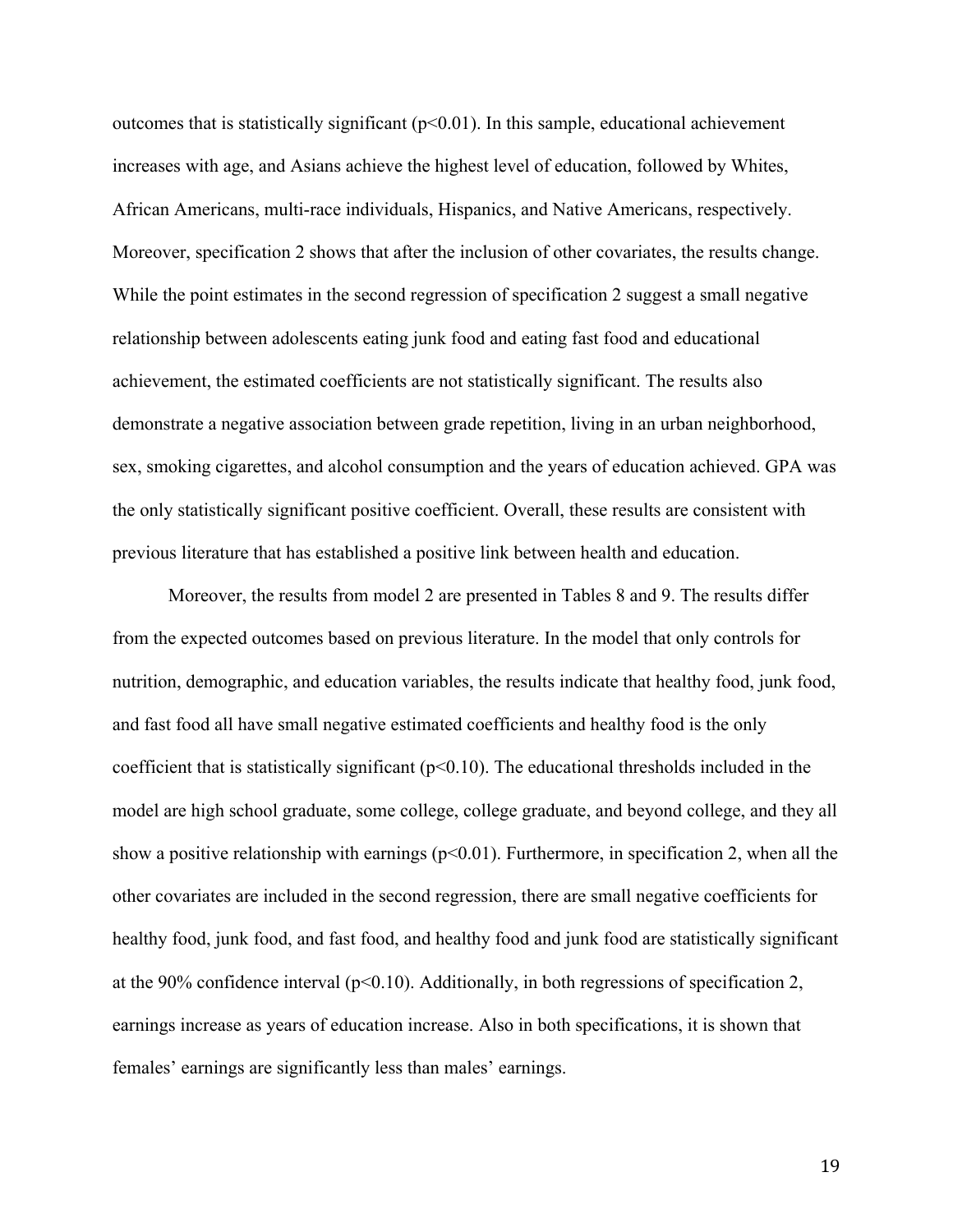#### **V. Discussion**

Millions of adolescents in the United State are subject to a poor diet, and even food insecurity and hunger (Brookings, 2016). Typically, those who succumb to feeding their families insufficient amounts of food or low quality diets are facing socioeconomic barriers (Aggarwal, 2011). Adolescent health is a substantial factor in youth development because during the time of adolescence, individuals are maturing and developing and their consumption habits become a trend for their adult life (Arain, 2013). Thus, it is crucial to pay attention to the effects inadequate nutrition has on children, which is the focus of this study.

Several previous studies have examined the relationship between health, education, and economic status. Studies have shown that lower socioeconomic status can prevent people from attaining the proper nutrition needed, along with that, unhealthy eating habits or youth obesity is directly related to educational attainment (Amis, 2014). For instance, research has found that youth obesity has negative effects on labor market outcomes, such that, compared to non-obese adolescents, on average, obese adolescents earn 7.5% less as adults (Amis, 2014). While the positive association between education and health is well established, there is a lack of explanation for this connection. Many health disparities in the US are linked to inequalities in education and income. This study expands on the effects of these health disparities, particularly the impact of different nutritional intakes has on students aiming to achieve a certain academic threshold or earnings as an adult.

The results I find in this study are mostly consistent with existing literature. By analyzing longitudinal data from the National Longitudinal Study of Adolescent to Adult Health (Add Health), I test for the relationship between the consumption of various types of food during the time of the Wave II Survey, on the outcomes the respondents report during the final Wave IV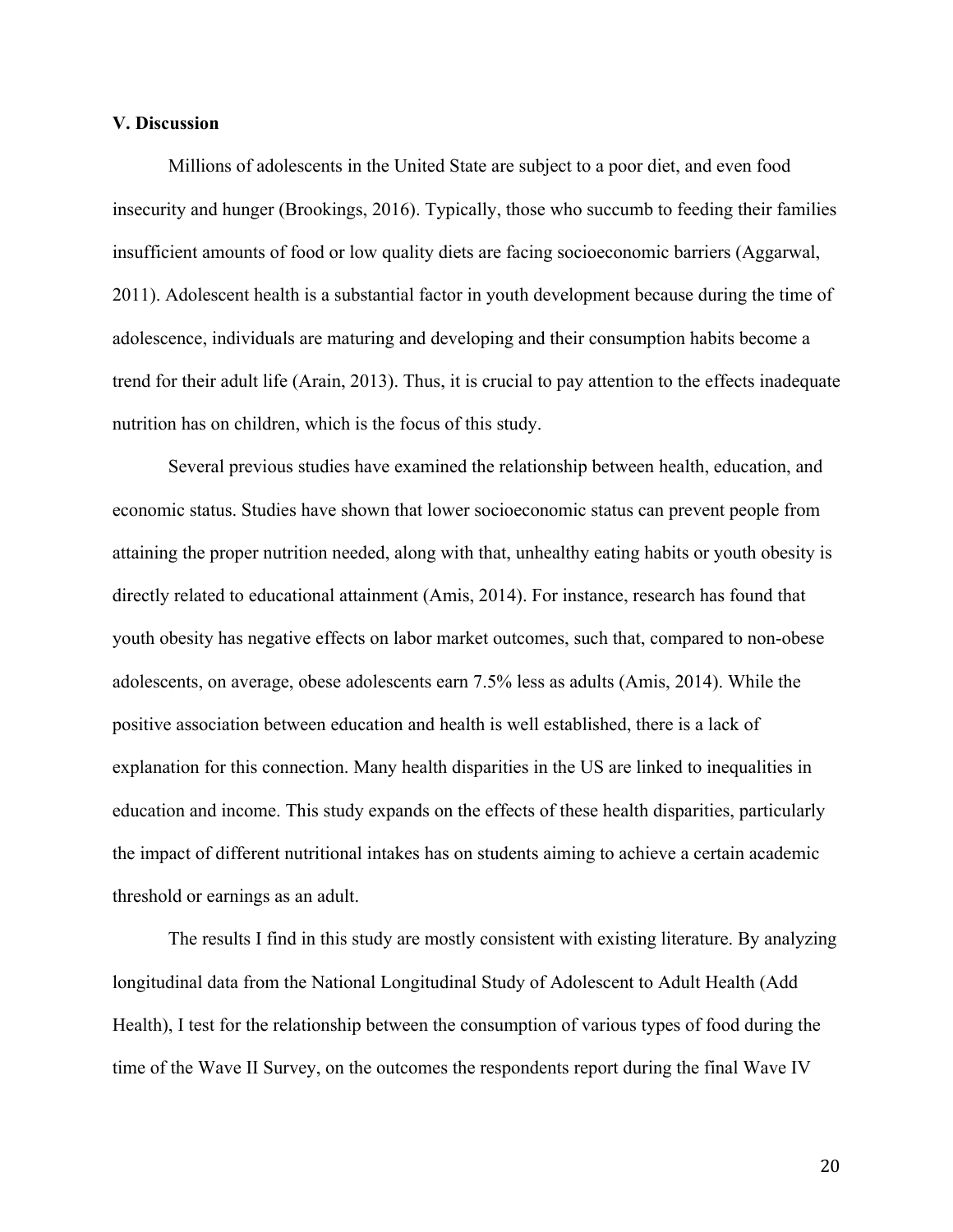Survey. The empirical strategy I use to find the results of this study involve linear (OLS) regressions. I create eating indices to measure the amounts of healthy and junk food consumed by the respondents. What I find is that, the consumption of healthy food and junk food has an impact on educational attainment, such that, healthy food consumption leads to more years of education and junk food consumption leads to fewer years of education. The results for the effect on earnings differed, as only healthy food shows a small negative relationship with earnings while junk food and fast food do not have a significant effect. This study expands previous research on the topic of health, education, and economic outcomes, and finds that adolescents who consume healthy foods more often than consuming junk foods, on average, will have greater educational attainment.

As an extension of existing literature, this study continues to examine the relationship between health and education. While previous research has proven a correlation between adolescent obesity and future outcomes, or in general, a strong relationship between health and education, this study reinforces those findings by proving the effect of nutritional intake at the time of adolescence impacting future educational attainment. The results show that as the index for healthy food increases, the level of education increases, while, as the index for junk food increases, the level of education decreases. These results are in support of existing literature which shows an overall negative correlation between risky health behaviors and ill health conditions and education as measured through both educational achievement and academic performance (Suhrcke, 2011). These findings suggest that investments in health would lead to better labor market outcomes when these adolescents reach adulthood (Suhrcke, 2011).

The dataset from Add Health used for this study is ideal because the respondents are observed over a 14 year period, which allows for the testing of outcomes later on in life from the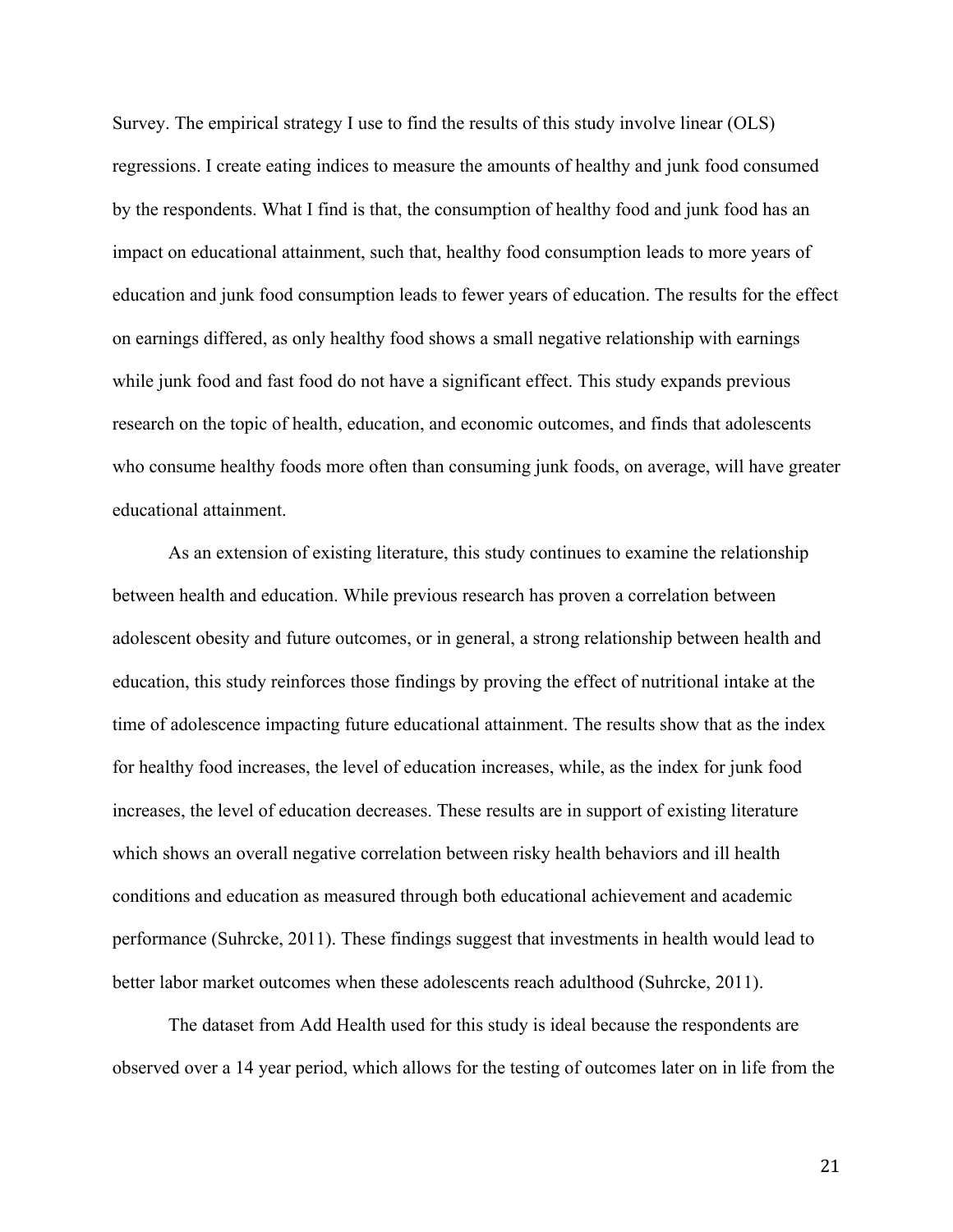habits of adolescents. However, there are some ways this study could have been improved, perhaps, by using different data. The disadvantage to this dataset is that although it indicates whether or not individuals consume certain types of food within the past week, for the purpose of this study it would have been more helpful to indicate the individual's consumption in general or over a longer time period to get an overall estimate of their eating habits. Additionally, it would have been more helpful for the data to quantify the different types of foods they ate instead of solely asking if they had consumed it or not.

Since there is a strong possibility of unobservable characteristics playing a significant role in the outcomes of the adolescents in this study, including family socioeconomic status, neighborhood characteristics, friends' habits, etc., it is difficult to control for all these factors. For future research, it would be interesting to examine a cross-regional variation in nutrition and educational related policies and programs which can provide natural experiments that might more reliably identify a causal relationship between health, nutrition, and education.

Health is a crucial economic asset for any person, especially people with lower economic status whose livelihoods depend on being healthy and capable of working (Poverty and Health, 2003). If a poor person becomes injured or ill, often times they become trapped in a downward spiral of lost income and high healthcare costs. To prevent this from happening, there is a strong need to invest in health and recognize that maintaining improving health is a means for economic development which may help break the cycle of poverty (Poverty and Health, 2003).

Furthermore, families struggling to creatively budget and survive off of a low-income salary are often forced to shift their food choices toward less nutritious diets, which aim to maximize calories and minimize costs (Drewnowski, 2010). While the U.S Federal government provides benefits to low-income families through the Temporary Assistance for Needy Families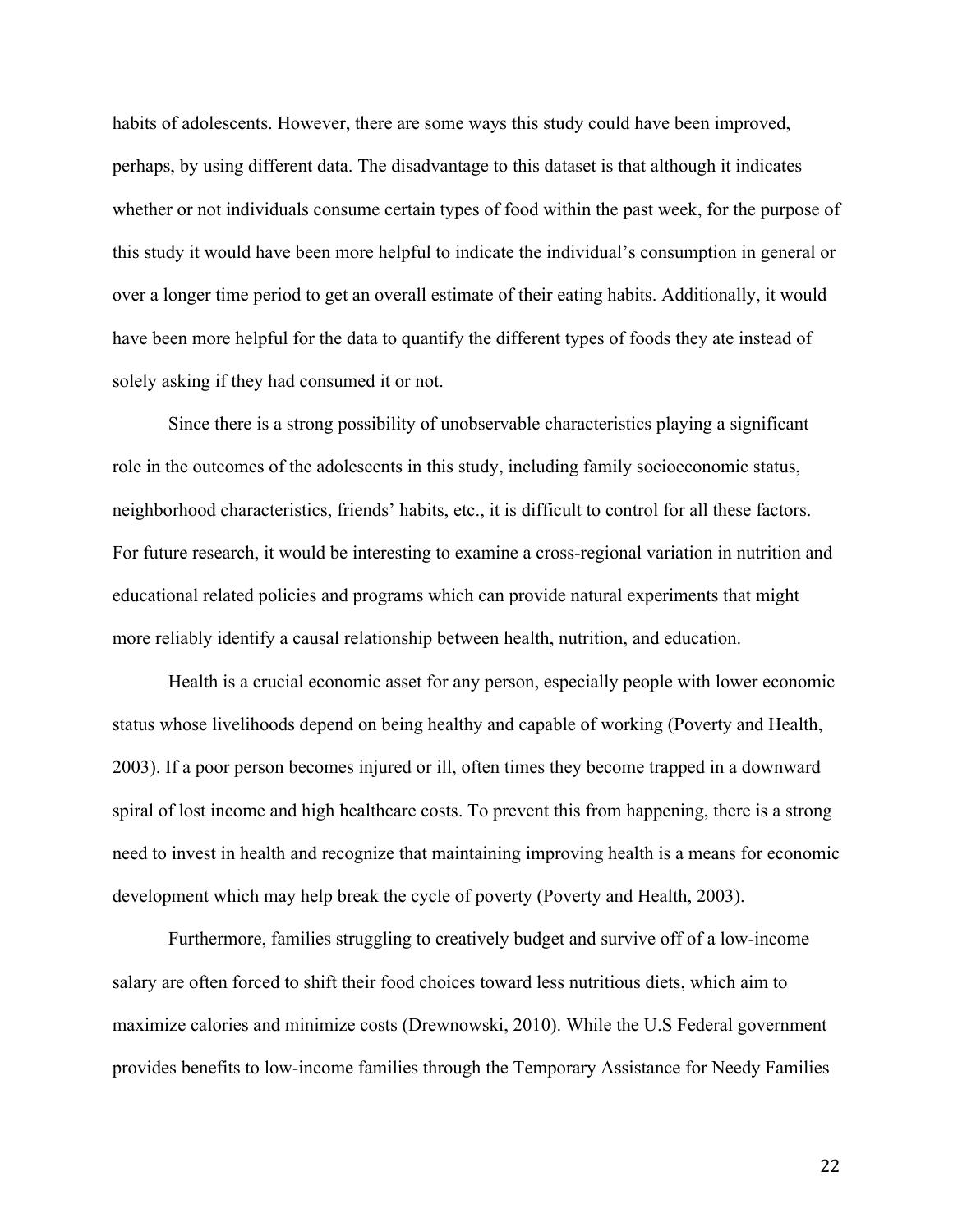(TANF) program and the Food Stamp program, in 2015, an estimated 15.8 million households in the U.S. were food insecure (U.S. Hunger Facts, Poverty Facts, 2016). Recent data reports have noted that in May of 2017, the number of households across the United States that utilize the Supplemental Nutrition Assistance Program (SNAP) is 41,489,433 (SNAP, 2017). It is evident that many Americans are having difficulty affording the food and nutrients they need to survive and feed their families and children. Providing adequate financial resources for health should be a priority for all Americans, which even includes resources for proper nutrition.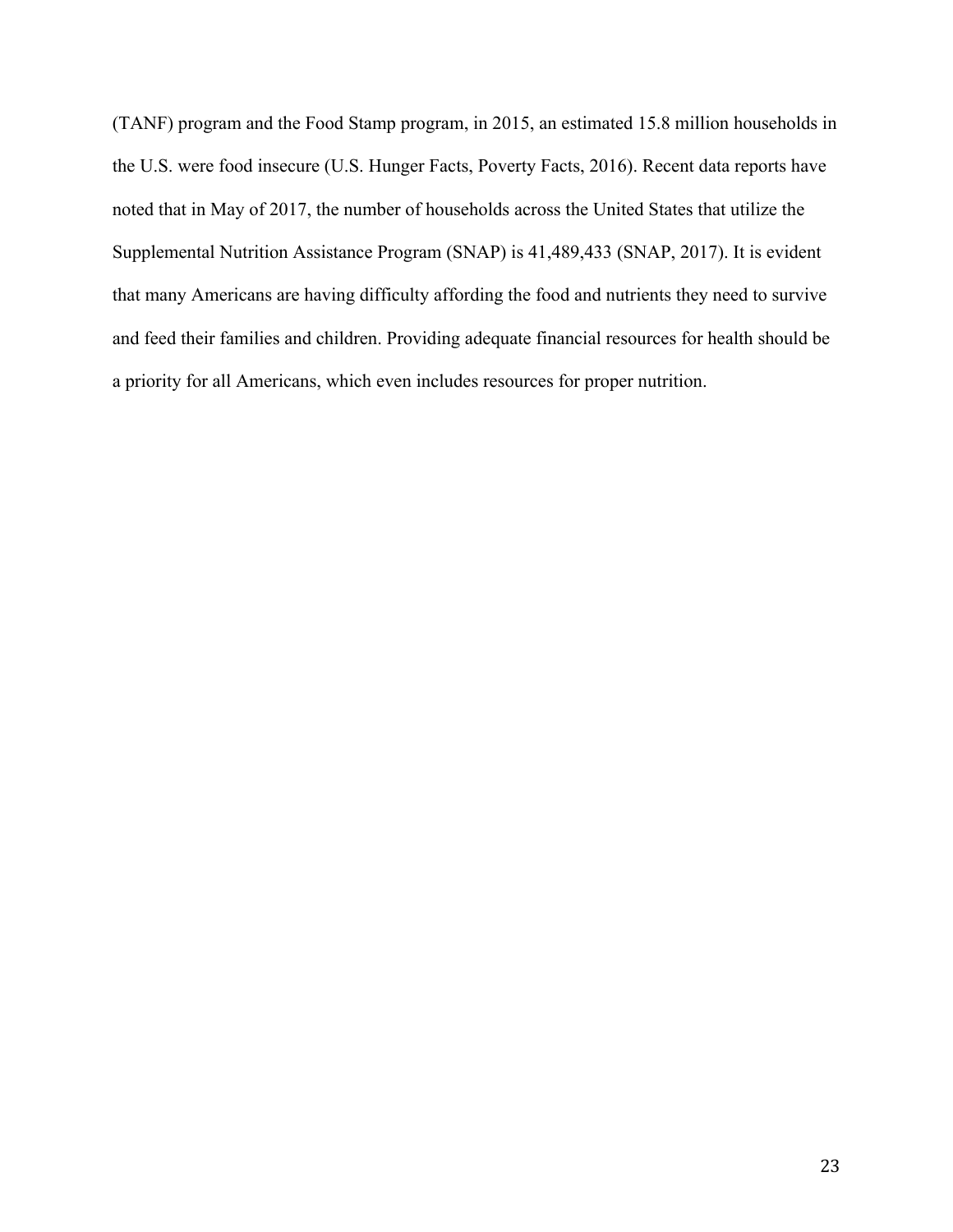# **Appendix**

| <b>Table 1. Variable Definitions</b> |                                                                            |
|--------------------------------------|----------------------------------------------------------------------------|
| Dependent Variables                  |                                                                            |
| <b>Years of Education</b>            | Total years of education achieved                                          |
| <b>Earnings</b>                      | Total personal earnings before taxes                                       |
| <b>Independent Variables</b>         |                                                                            |
| <b>Healthy Food</b>                  | Healthy Food Eating Index indicating measure of healthy food consumption   |
| <b>Junk Food</b>                     | Junk Food Eating Index indicating measure of junk food consumption         |
| <b>Fast Food</b>                     | Fast Food Eating Index indicating how often fast food is consumed per week |
| Age                                  | Age of respondent                                                          |
| Age <sup>2</sup>                     | Age of respondent squared                                                  |
| Female                               | Dummy variable indicating gender of respondent is female                   |
| White                                | Dummy variable indicating race of respondent is White                      |
| <b>African American</b>              | Dummy variable indicating race of respondent is African American           |
| <b>Native American</b>               | Dummy variable indicating race of respondent is Native American            |
| Asian                                | Dummy variable indicating race of respondent is Asian                      |
| Hispanic                             | Dummy variable indicating race of respondent is Hispanic                   |
| <b>Multi-Race</b>                    | Dummy variable indicating respondent is of multiple races                  |
| <b>Other Race</b>                    | Dummy variable indicating respondent is of another race not listed         |
| <b>Parents Work</b>                  | Dummy variable indicating if one of respondent's parent is employed        |
| <b>Mother-Child Relationship</b>     | Dummy variable indicating if respondent feels close to their mother        |
| <b>Father-Child Relationship</b>     | Dummy variable indicating if respondent feels close to their father        |
| <b>GPA</b>                           | Average of respondent's self-reported grades in Math, English,             |
|                                      | Science & History (4 point GPA scale, $4=A$ , $1=D$ )                      |
| <b>School Skipped</b>                | Number of times skipped school without excuse                              |
| <b>Grade repeated</b>                | Dummy variable indicating if respondent ever repeated a grade              |
| <b>Watch TV</b>                      | Number of hours per week respondent watches TV (range 0-99 hours)          |
| <b>Play Videogames</b>               | Number of hours per week respondent plays computer or                      |
|                                      | video games (range 0-99 hours)                                             |
| <b>Sports</b>                        | Dummy variable indicating if respondent plays sports 3 or                  |
|                                      | more times per week                                                        |
| <b>Hangs with friends</b>            | Dummy variable indicating if respondent hangs with friends 3 or            |
|                                      | more times per week                                                        |
| <b>Smoke</b>                         | Dummy variable indicating whether the respondent smokes cigarettes         |
| <b>Alcohol</b>                       | Dummy variable indicating whether respondent consumed alcohol in past year |
| <b>Sex</b>                           | Dummy variable indicating whether respondent has ever engaged              |
|                                      | in sexual activities                                                       |
| <b>Drugs</b>                         | Dummy variable indicating whether respondent has ever used drugs           |
|                                      | (marijuana or cocaine)                                                     |
| Urban                                | Dummy variable indicating whether respondent lives in an urban             |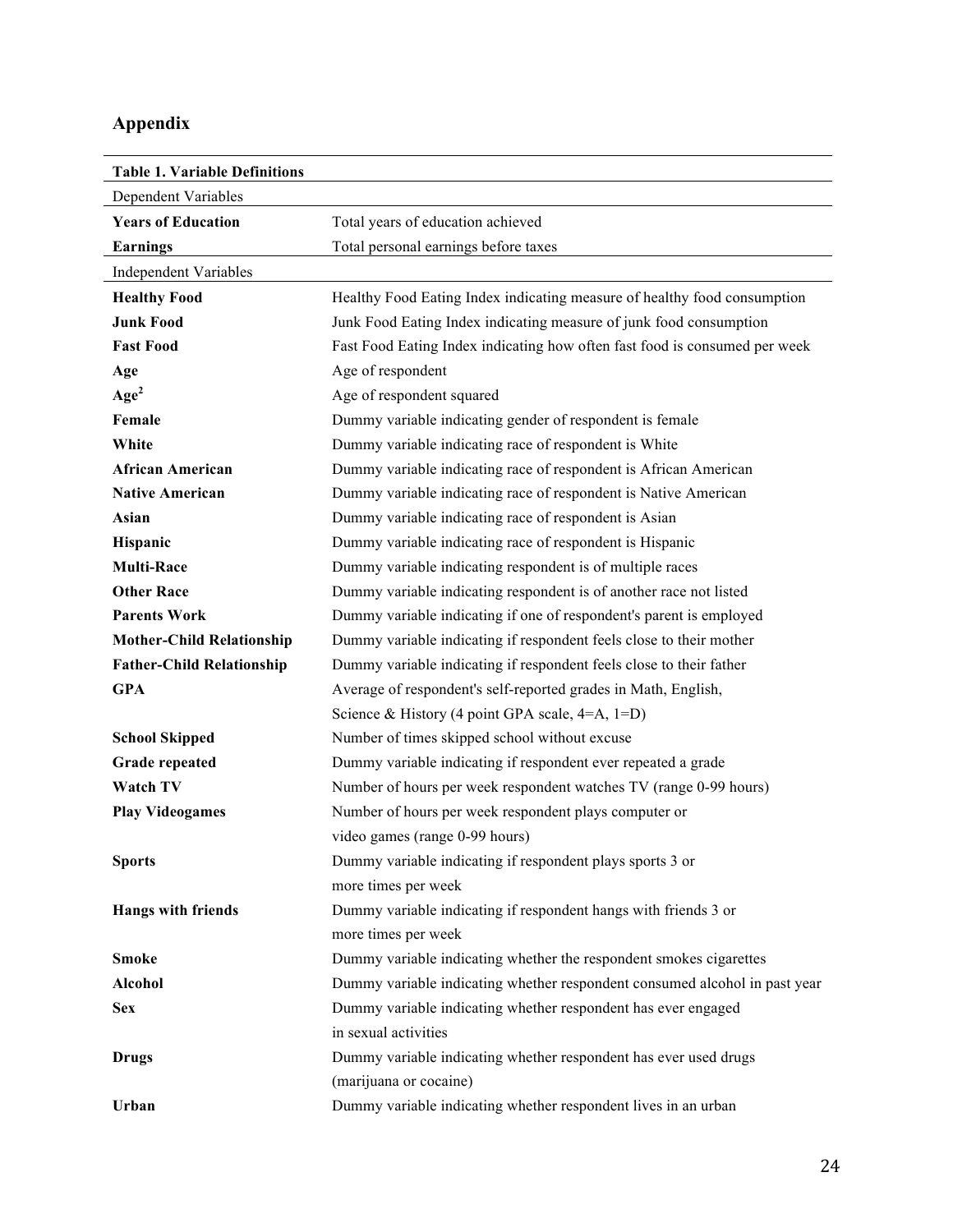neighborhood **Neighborhood Safety** Dummy variable indicating whether respondent feels safe in their neighborhood **School Safety** Dummy variable indicating whether the respondent feels safe at their school General Health **Self-reported health indicator (1:healthy, 0:unhealthy)**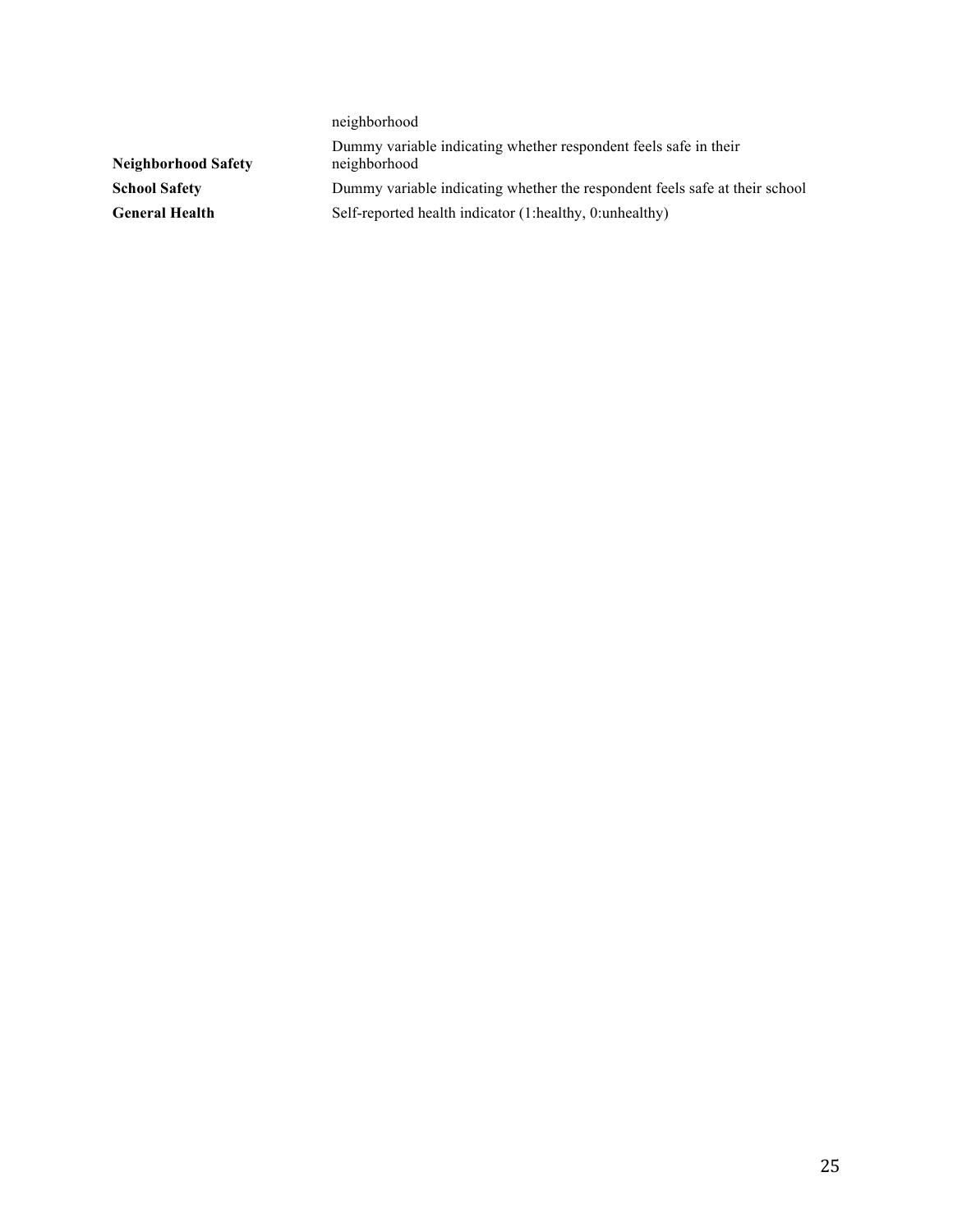### **Table 2. Summary Statistics for Model 1**

| Specification 1 (N=3918)  |        |                           |  |
|---------------------------|--------|---------------------------|--|
| Variable                  | Mean   | <b>Standard Deviation</b> |  |
| <b>Years of Education</b> | 14.141 | 2.035                     |  |
| <b>Healthy Food</b>       | 6.763  | 3.869                     |  |
| <b>Junk Food</b>          | 6.074  | 2.555                     |  |
| <b>Fast Food</b>          | 2.162  | 1.780                     |  |
| Age                       | 27.994 | 1.614                     |  |
| Female                    | 0.545  | 0.498                     |  |
| White                     | 0.604  | 0.489                     |  |
| African American          | 0.208  | 0.406                     |  |
| <b>Native American</b>    | 0.005  | 0.073                     |  |
| Asian                     | 0.026  | 0.158                     |  |
| Hispanic                  | 0.108  | 0.310                     |  |
| <b>Multi-Race</b>         | 0.042  | 0.200                     |  |
| <b>Other Race</b>         | 0.007  | 0.084                     |  |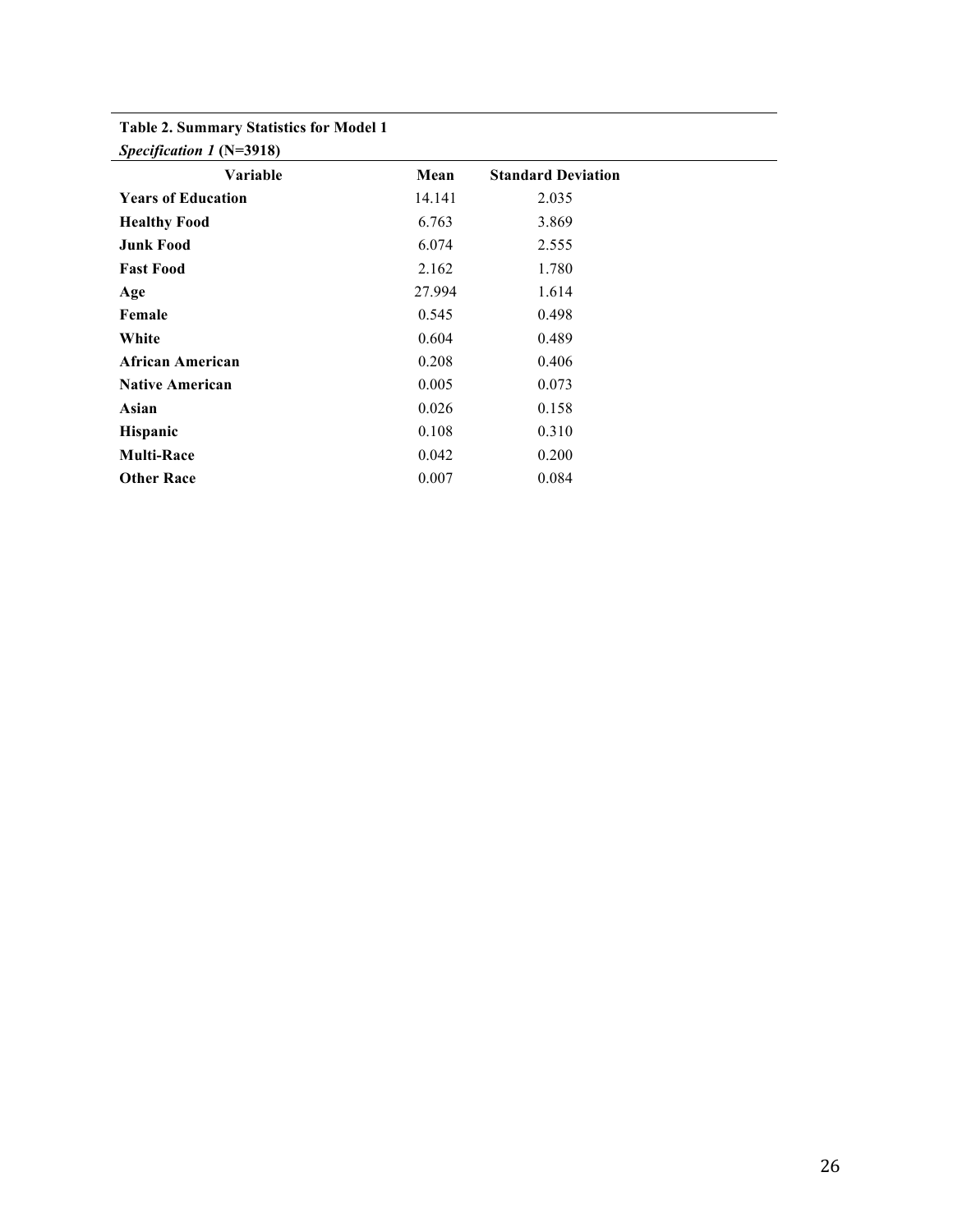## **Table 3. Summary Statistics for Model 1**

| Specification 2 (N=2082)         |        | <b>Standard</b>  |        | <b>Standard</b>  |
|----------------------------------|--------|------------------|--------|------------------|
| Variable                         | Mean   | <b>Deviation</b> | Mean   | <b>Deviation</b> |
| <b>Years of Education</b>        | 14.422 | 2.01             | 14.422 | 2.01             |
| <b>Healthy Food</b>              | 7.029  | 3.869            | 7.029  | 3.869            |
| <b>Junk Food</b>                 | 6.109  | 2.553            | 6.109  | 2.553            |
| <b>Fast Food</b>                 | 2.073  | 1.693            | 2.073  | 1.693            |
| Age                              | 27.862 | 1.597            | 27.862 | 1.597            |
| Female                           | 0.531  | 0.499            | 0.531  | 0.499            |
| White                            | 0.642  | 0.480            | 0.642  | 0.480            |
| <b>African American</b>          | 0.186  | 0.389            | 0.186  | 0.389            |
| <b>Native American</b>           | 0.003  | 0.058            | 0.003  | 0.058            |
| Asian                            | 0.023  | 0.150            | 0.023  | 0.150            |
| Hispanic                         | 0.097  | 0.295            | 0.097  | 0.295            |
| <b>Multi-Race</b>                | 0.039  | 0.193            | 0.039  | 0.193            |
| <b>Other Race</b>                | 0.01   | 0.100            | 0.01   | 0.100            |
| <b>Parents Work</b>              |        |                  | 0.571  | 0.495            |
| Mother-child relationship        |        |                  | 0.886  | 0.318            |
| <b>Father-child relationship</b> |        |                  | 0.628  | 0.483            |
| <b>GPA</b>                       |        |                  | 2.790  | 0.860            |
| <b>School skipped</b>            |        |                  | 1.166  | 5.031            |
| <b>Repeated grade</b>            |        |                  | 0.174  | 0.379            |
| TV                               |        |                  | 15.427 | 14.128           |
| <b>Videogames</b>                |        |                  | 2.837  | 6.368            |
| <b>Sports</b>                    |        |                  | 0.490  | 0.500            |
| Hang with friends                |        |                  | 0.680  | 0.467            |
| <b>Smoke</b>                     |        |                  | 0.103  | 0.304            |
| <b>Alcohol</b>                   |        |                  | 0.372  | 0.484            |
| <b>Sex</b>                       |        |                  | 0.185  | 0.389            |
| <b>Drugs</b>                     |        |                  | 0.110  | 0.229            |
| Urban                            |        |                  | 0.295  | 0.456            |
| <b>Neighborhood Safety</b>       |        |                  | 0.916  | 0.277            |
| <b>School Safety</b>             |        |                  | 0.873  | 0.333            |
| <b>General Health</b>            |        |                  | 0.924  | 0.266            |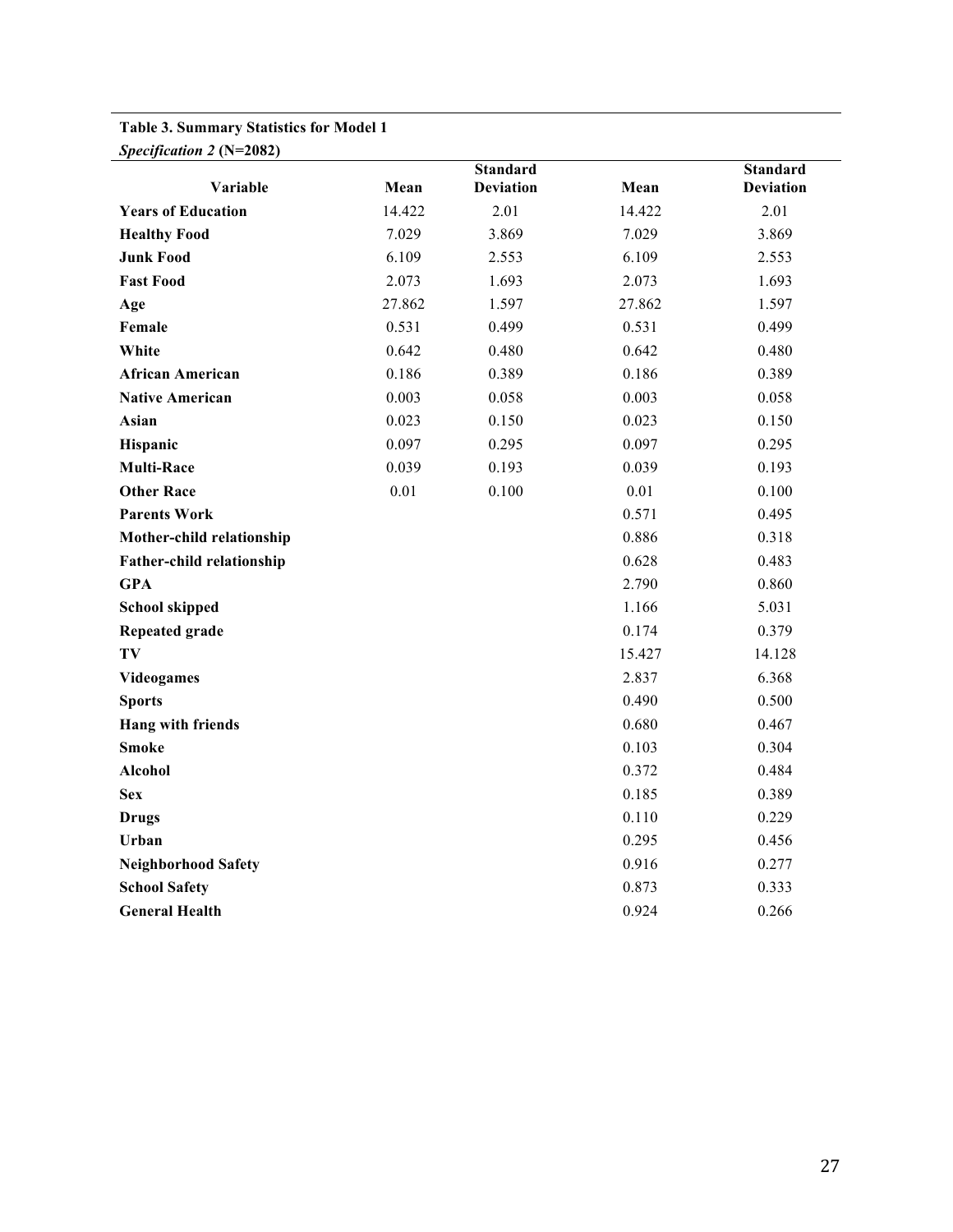### **Table 4. Summary Statistics for Model 2** *Specification 1* **(N=3434)**

| Variable                    | Mean   | <b>Standard Deviation</b> |
|-----------------------------|--------|---------------------------|
| In(earnings)                | 10.114 | 1.084                     |
| <b>Healthy Food</b>         | 6.818  | 3.874                     |
| <b>Junk Food</b>            | 6.103  | 2.544                     |
| <b>Fast Food</b>            | 2.165  | 1.771                     |
| Age                         | 27.965 | 1.605                     |
| Female                      | 0.526  | 0.499                     |
| White                       | 0.623  | 0.485                     |
| African American            | 0.193  | 0.395                     |
| <b>Native American</b>      | 0.005  | 0.07                      |
| Asian                       | 0.025  | 0.156                     |
| Hispanic                    | 0.105  | 0.306                     |
| <b>Multi-Race</b>           | 0.043  | 0.204                     |
| <b>Other Race</b>           | 0.006  | 0.08                      |
| <b>Less than HS</b>         | 0.073  | 0.26                      |
| <b>HS</b> Grad              | 0.15   | 0.355                     |
| <b>Some College</b>         | 0.431  | 0.495                     |
| <b>College Grad</b>         | 0.218  | 0.413                     |
| <b>Greater than College</b> | 0.131  | 0.337                     |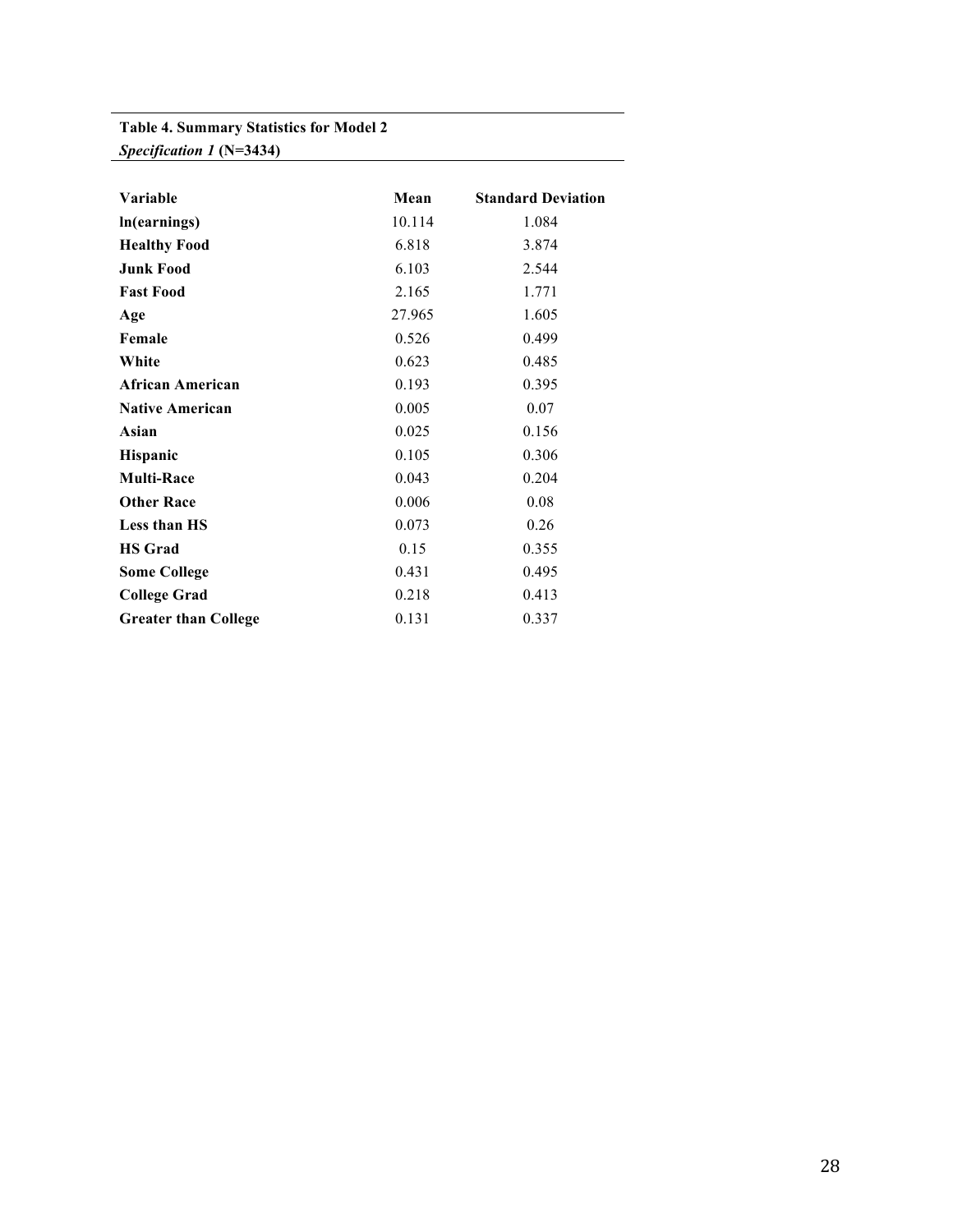| Specification 2 (N=1834)    |        |                                     |        |                                     |
|-----------------------------|--------|-------------------------------------|--------|-------------------------------------|
| Variable                    | Mean   | <b>Standard</b><br><b>Deviation</b> | Mean   | <b>Standard</b><br><b>Deviation</b> |
| In(earnings)                | 10.191 | 1.041                               | 10.191 | 1.041                               |
| <b>Healthy Food</b>         | 7.074  | 3.867                               | 7.074  | 3.867                               |
| <b>Junk Food</b>            | 6.144  | 2.561                               | 6.144  | 2.561                               |
| <b>Fast Food</b>            | 2.077  | 1.678                               | 2.077  | 1.678                               |
| Age                         | 27.838 | 1.589                               | 27.838 | 1.589                               |
| Female                      | 0.514  | 0.500                               | 0.514  | 0.500                               |
| White                       | 0.665  | 0.472                               | 0.665  | 0.472                               |
| <b>African American</b>     | 0.173  | 0.379                               | 0.173  | 0.379                               |
| <b>Native American</b>      | 0.003  | 0.057                               | 0.003  | 0.057                               |
| Asian                       | 0.022  | 0.146                               | 0.022  | 0.146                               |
| Hispanic                    | 0.089  | 0.285                               | 0.089  | 0.285                               |
| <b>Multi-Race</b>           | 0.039  | 0.194                               | 0.039  | 0.194                               |
| <b>Other Race</b>           | 0.008  | 0.090                               | 0.008  | 0.090                               |
| Less than HS                | 0.061  | 0.239                               | 0.061  | 0.239                               |
| <b>HS Grad</b>              | 0.126  | 0.332                               | 0.126  | 0.332                               |
| <b>Some College</b>         | 0.403  | 0.491                               | 0.403  | 0.491                               |
| <b>College Grad</b>         | 0.250  | 0.433                               | 0.250  | 0.433                               |
| <b>Greater than College</b> | 0.160  | 0.367                               | 0.160  | 0.367                               |
| <b>Parents Work</b>         |        |                                     | 0.573  | 0.495                               |
| Mother-child relationship   |        |                                     | 0.885  | 0.319                               |
| Father-child relationship   |        |                                     | 0.640  | 0.319                               |
| <b>GPA</b>                  |        |                                     | 2.827  | 0.845                               |
| <b>School skipped</b>       |        |                                     | 1.131  | 5.045                               |
| <b>Repeated grade</b>       |        |                                     | 0.161  | 0.368                               |
| TV                          |        |                                     | 15.361 | 13.870                              |
| <b>Videogames</b>           |        |                                     | 2.800  | 5.879                               |
| <b>Sports</b>               |        |                                     | 0.498  | 0.500                               |
| <b>Hang with friends</b>    |        |                                     | 0.682  | 0.466                               |
| <b>Smoke</b>                |        |                                     | 0.100  | 0.300                               |
| <b>Alcohol</b>              |        |                                     | 0.367  | 0.482                               |
| <b>Sex</b>                  |        |                                     | 0.185  | 0.400                               |
| <b>Drugs</b>                |        |                                     | 0.110  | 0.229                               |
| Urban                       |        |                                     | 0.290  | 0.454                               |
| <b>Neighborhood Safety</b>  |        |                                     | 0.920  | 0.271                               |
| <b>School Safety</b>        |        |                                     | 0.881  | 0.324                               |
| <b>General Health</b>       |        |                                     | 0.932  | 0.253                               |

# **Table 5. Summary Statistics for Model 2**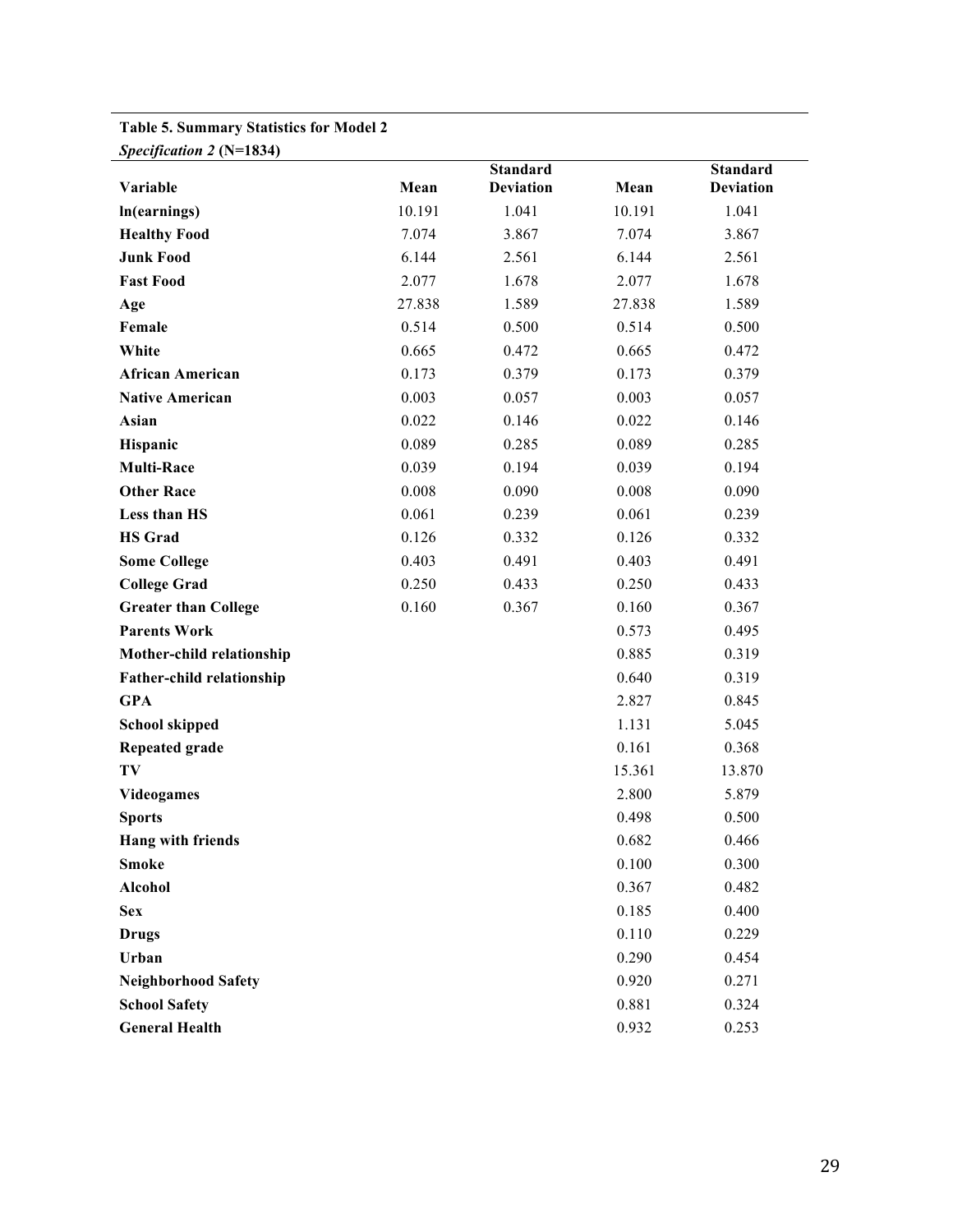|                        |                           | <b>Standard</b> |
|------------------------|---------------------------|-----------------|
|                        | <b>Years of Education</b> | Error           |
| <b>Healthy Food</b>    | $0.060***$                | 0.009           |
| <b>Junk Food</b>       | $-0.050***$               | 0.014           |
| <b>Fast Food</b>       | 0.018                     | 0.019           |
| Age                    | $2.248***$                | 0.588           |
| $A\mathbf{ge}^2$       | $-0.041***$               | 0.010           |
| Female                 | $0.496***$                | 0.065           |
| White                  | $0.787***$                | 0.105           |
| African American       | $0.470***$                | 0.120           |
| <b>Native American</b> | $-0.684$                  | 0.444           |
| Asian                  | $1.223***$                | 0.221           |
| <b>Multi-Race</b>      | $0.366**$                 | 0.183           |
| <b>Other Race</b>      | $0.991**$                 | 0.388           |
| Constant               | $-17.686**$               | 8.251           |

**Table 6. Estimates of Effects of Adolescent Nutritional on Educational Attainment** 

*Notes: \*\*\** indicate coefficient is statistically significantly different from zero at the 1% level, \*\*indicate coefficient is statistically significantly different that zero at the 5% level, and \* indication coefficient is statistically significantly different than zero at the 10% level.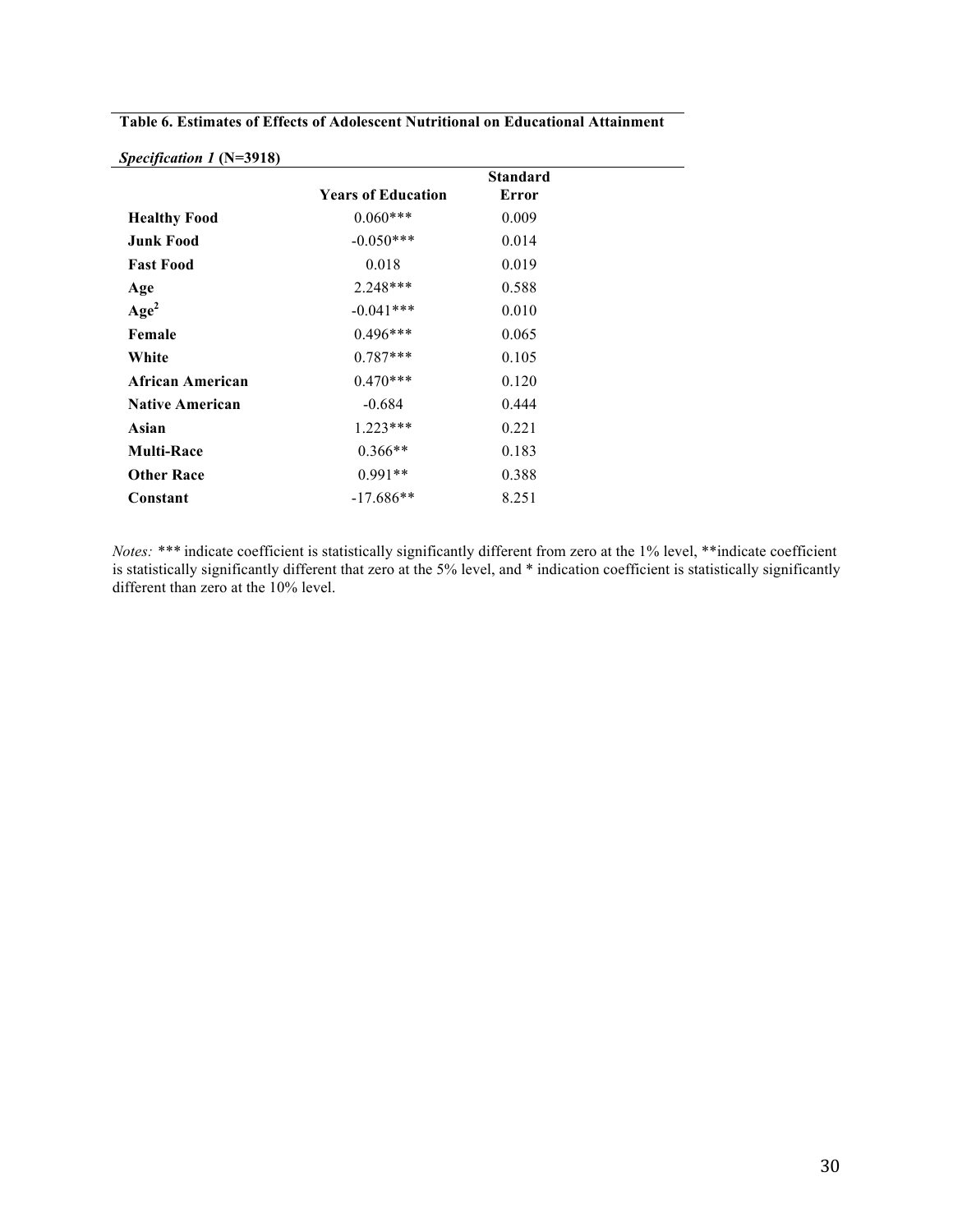*Specification 2* **(N=2082)**

|                            | Regression 1<br><b>Years of</b><br><b>Education</b> | <b>Standard</b><br><b>Error</b> | Regression 2<br><b>Years of</b><br><b>Education</b> | <b>Standard</b><br><b>Error</b> |
|----------------------------|-----------------------------------------------------|---------------------------------|-----------------------------------------------------|---------------------------------|
| <b>Healthy Food</b>        | $0.035***$                                          | 0.012                           | $-0.012$                                            | 0.010                           |
| <b>Junk Food</b>           | $-0.048**$                                          | 0.020                           | $-0.010$                                            | 0.015                           |
| <b>Fast Food</b>           | 0.001                                               | 0.027                           | $-0.008$                                            | 0.022                           |
| Age                        | $2.475***$                                          | 0.824                           | 0.928                                               | 0.671                           |
| Age2                       | $-0.044***$                                         | 0.015                           | $-0.014$                                            | 0.012                           |
| Female                     | $0.618***$                                          | 0.088                           | 0.267                                               | 0.077                           |
| White                      | $0.921***$                                          | 0.149                           | $-0.254**$                                          | 0.129                           |
| <b>African American</b>    | $0.562***$                                          | 0.171                           | $-0.105$                                            | 0.146                           |
| <b>Native American</b>     | $-0.790$                                            | 0.755                           | $-1.416**$                                          | 0.612                           |
| Asian                      | $1.179***$                                          | 0.315                           | $-0.396$                                            | 0.260                           |
| <b>Multi-Race</b>          | $0.463*$                                            | 0.258                           | $-0.197$                                            | 0.213                           |
| <b>Other Race</b>          | $0.884**$                                           | 0.450                           | $-0.142$                                            | 0.365                           |
| <b>Parents Work</b>        |                                                     |                                 | $-0.066$                                            | 0.073                           |
| Mother-child relationship  |                                                     |                                 | $-0.158$                                            | 0.112                           |
| Father-child relationship  |                                                     |                                 | $-0.179***$                                         | 0.077                           |
| <b>GPA</b>                 |                                                     |                                 | $0.740***$                                          | 0.046                           |
| <b>School skipped</b>      |                                                     |                                 | $-0.008$                                            | 0.007                           |
| <b>Repeated grade</b>      |                                                     |                                 | $-1.087***$                                         | 0.099                           |
| TV                         |                                                     |                                 | $-0.001$                                            | 0.003                           |
| <b>Videogames</b>          |                                                     |                                 | $-0.019***$                                         | 0.006                           |
| <b>Sports</b>              |                                                     |                                 | 0.109                                               | 0.074                           |
| Hang with friends          |                                                     |                                 | $-0.037$                                            | 0.076                           |
| <b>Smoke</b>               |                                                     |                                 | $-0.259**$                                          | 0.123                           |
| Alcohol                    |                                                     |                                 | $-0.155**$                                          | 0.076                           |
| <b>Sex</b>                 |                                                     |                                 | $-0.434***$                                         | 0.101                           |
| <b>Drugs</b>               |                                                     |                                 | $-0.020$                                            | 0.175                           |
| Urban                      |                                                     |                                 | $-0.256***$                                         | 0.079                           |
| <b>Neighborhood Safety</b> |                                                     |                                 | 0.083                                               | 0.132                           |
| <b>School Safety</b>       |                                                     |                                 | 0.060                                               | 0.120                           |
| <b>General Health</b>      |                                                     |                                 | $-0.061$                                            | 0.135                           |
| Constant                   | $-20.980*$                                          | 11.493                          | $-4.886$                                            | 9.366                           |

*Notes: \*\*\** indicate coefficient is statistically significantly different from zero at the 1% level, \*\*indicate coefficient is statistically significantly different that zero at the 5% level, and \* indication coefficient is statistically significantly different than zero at the 10% level.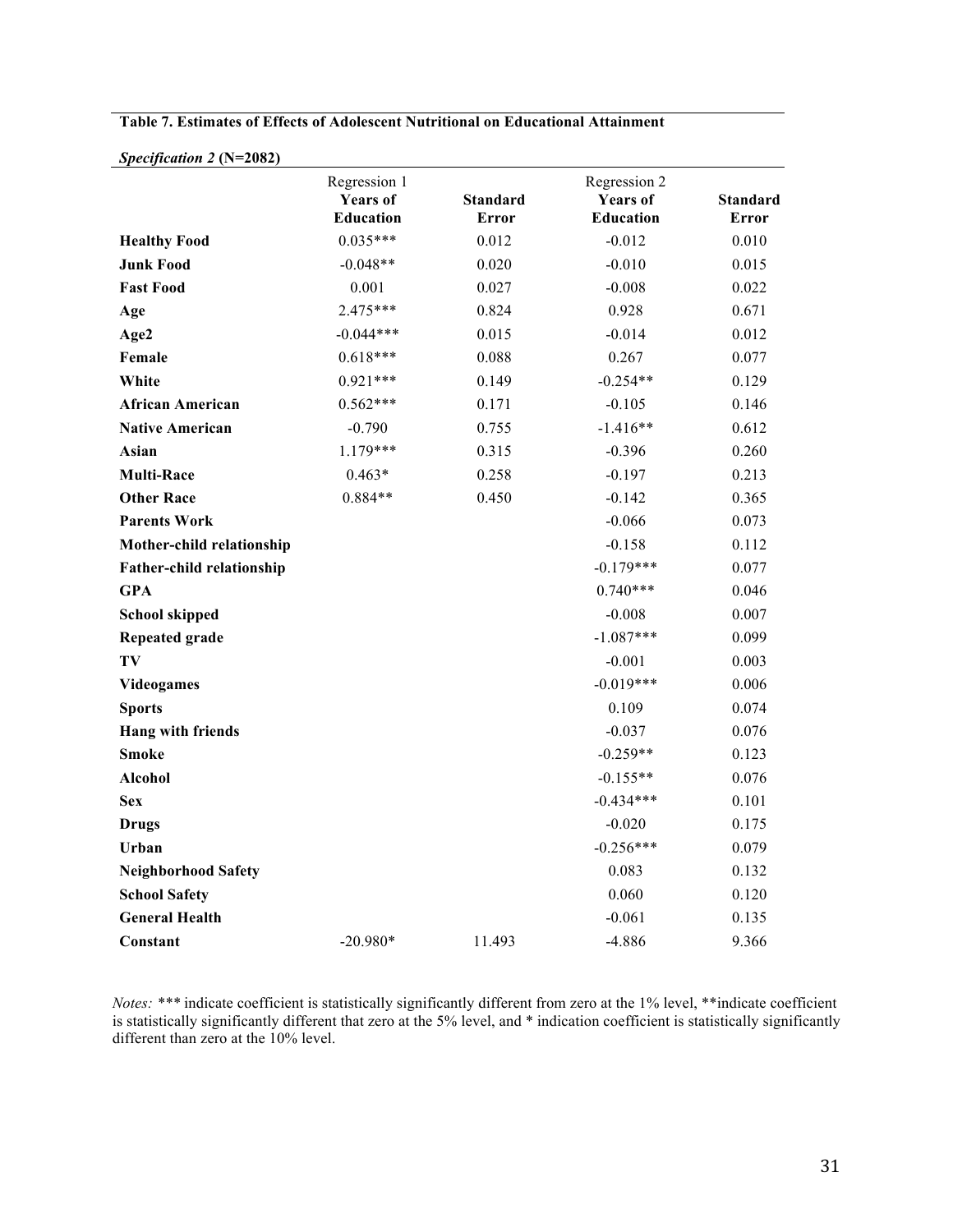| Specification 1 (N=3918)    |              |                       |
|-----------------------------|--------------|-----------------------|
|                             | ln(earnings) | <b>Standard Error</b> |
| <b>Healthy Food</b>         | $-0.009*$    | 0.005                 |
| <b>Junk Food</b>            | $-0.008$     | 0.008                 |
| <b>Fast Food</b>            | $-0.001$     | 0.010                 |
| Age                         | 0.063        | 0.330                 |
| Age <sup>2</sup>            | $-0.001$     | 0.006                 |
| Female                      | $-0.397***$  | 0.036                 |
| White                       | $-0.086$     | 0.059                 |
| African American            | $-0.328***$  | 0.068                 |
| <b>Native American</b>      | $-0.529**$   | 0.255                 |
| Asian                       | 0.062        | 0.124                 |
| <b>Multi-Race</b>           | $-0.174*$    | 0.100                 |
| <b>Other Race</b>           | $-0.031$     | 0.891                 |
| <b>HS</b> Grad              | $0.428***$   | 0.079                 |
| <b>Some College</b>         | $0.618***$   | 0.070                 |
| <b>College Grad</b>         | $1.032***$   | 0.076                 |
| <b>Greater than College</b> | 1.064***     | 0.082                 |
| Constant                    | 8.600*       | 4.616                 |

**Table 8. Estimates of Effects of Adolescent Nutrition on Adult Earnings** 

*Notes:* \*\*\* indicate coefficient is statistically significantly different from zero at the 1% level, \*\*indicate coefficient is statistically significantly different that zero at the 5% level, and \* indication coefficient is statistically significantly different than zero at the 10% level.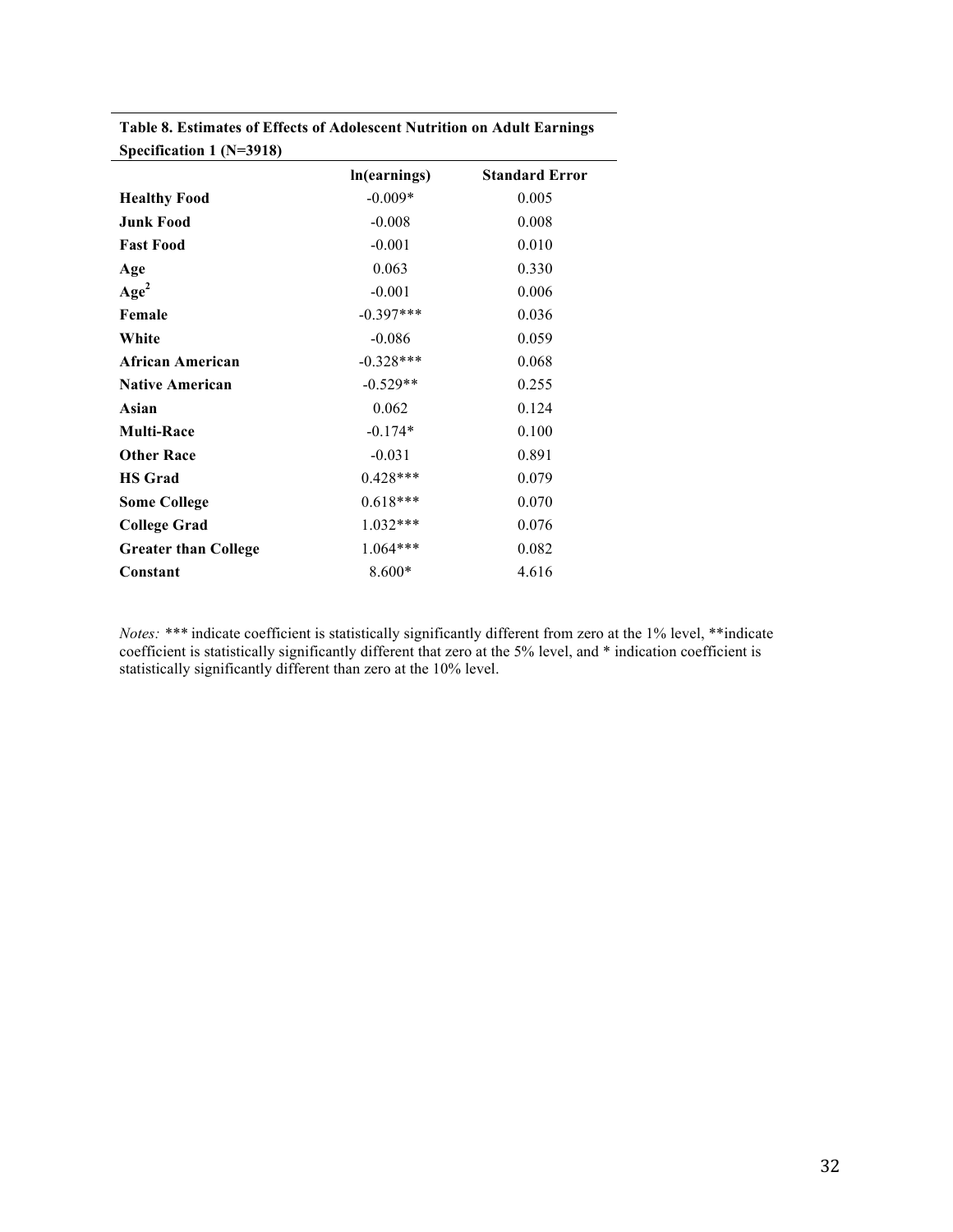| $\text{Spec}$ IIICation 2 (18–1654) |                     |                          |                     |                          |
|-------------------------------------|---------------------|--------------------------|---------------------|--------------------------|
|                                     | <b>Regression 1</b> |                          | <b>Regression 2</b> |                          |
|                                     | $(N=1,834)$         |                          | $(N=1,834)$         |                          |
|                                     | ln(earnings)        | <b>Standard</b><br>Error | In(earnings)        | <b>Standard</b><br>Error |
| <b>Healthy Food</b>                 | $-0.009$            | 0.007                    | $-0.012*$           | 0.007                    |
| <b>Junk Food</b>                    | $-0.006$            | 0.010                    | $-0.005$            | 0.010                    |
| <b>Fast Food</b>                    | $-0.024*$           | 0.014                    | $-0.027*$           | 0.015                    |
| Age                                 | 0.266               | 0.457                    | 0.170               | 0.460                    |
| Age <sup>2</sup>                    | $-0.004$            | 0.008                    | $-0.002$            | 0.008                    |
| Female                              | $-0.379***$         | 0.048                    | $-0.413***$         | 0.052                    |
| White                               | $-0.113$            | 0.083                    | $-0.170**$          | 0.085                    |
| <b>African American</b>             | $-0.271***$         | 0.096                    | $-0.269***$         | 0.098                    |
| <b>Native American</b>              | $-0.806**$          | 0.411                    | $-0.813**$          | 0.414                    |
| Asian                               | 0.183               | 0.175                    | 0.120               | 0.176                    |
| <b>Multi-Race</b>                   | $-0.120$            | 0.140                    | $-0.136$            | 0.141                    |
| <b>Other Race</b>                   | $-0.195$            | 0.267                    | $-0.268$            | 0.268                    |
| <b>HS</b> Grad                      | $0.409***$          | 0.114                    | $0.340***$          | 0.116                    |
| <b>Some College</b>                 | $0.629***$          | 0.101                    | $0.510***$          | 0.106                    |
| <b>College Grad</b>                 | $1.039***$          | 0.105                    | $0.860***$          | 0.116                    |
| <b>Greater than College</b>         | $1.012***$          | 0.111                    | $0.813***$          | 0.124                    |
| <b>Parents Work</b>                 |                     |                          | $-0.017$            | 0.048                    |
| Mother-child relationship           |                     |                          | $-0.014$            | 0.075                    |
| <b>Father-child relationship</b>    |                     |                          | $-0.030$            | 0.051                    |
| <b>GPA</b>                          |                     |                          | $0.099***$          | 0.034                    |
| <b>School skipped</b>               |                     |                          | 0.002               | 0.005                    |
| <b>Repeated grade</b>               |                     |                          | $-0.203$            | 0.070                    |
| TV                                  |                     |                          | $-0.005$            | 0.002                    |
| <b>Videogames</b>                   |                     |                          | 0.001               | 0.004                    |
| <b>Sports</b>                       |                     |                          | $-0.010$            | 0.050                    |
| Hang with friends                   |                     |                          | 0.070               | 0.051                    |
| <b>Smoke</b>                        |                     |                          | 0.042               | 0.083                    |
| Alcohol                             |                     |                          | $-0.025$            | 0.051                    |
| <b>Sex</b>                          |                     |                          | 0.001               | 0.070                    |
| <b>Drugs</b>                        |                     |                          | 0.050               | 0.118                    |
| Urban                               |                     |                          | $-0.089*$           | 0.053                    |
| <b>Neighborhood Safety</b>          |                     |                          | $-0.010$            | 0.090                    |
| <b>School Safety</b>                |                     |                          | $-0.023$            | 0.075                    |
| <b>General Health</b>               |                     |                          | 0.004               | 0.094                    |
| Constant                            |                     |                          | 6.861               | 6.423                    |

**Table 9. Estimates of Effects of Adolescent Nutrition on Adult Earnings Specification 2 (N=1834)**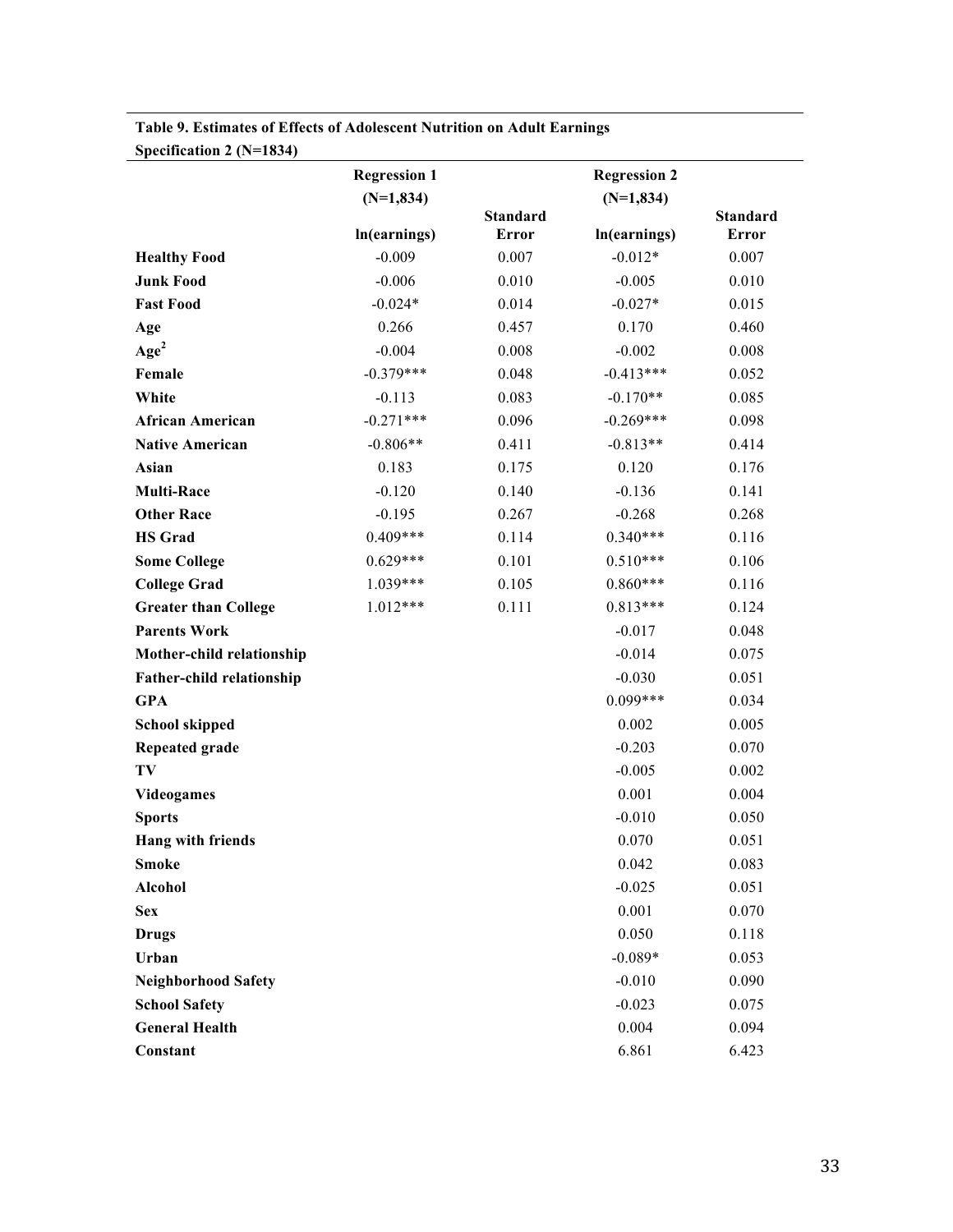*Notes: \*\*\** indicate coefficient is statistically significantly different from zero at the 1% level, \*\*indicate coefficient is statistically significantly different that zero at the 5% level, and \* indication coefficient is statistically significantly different than zero at the 10% level.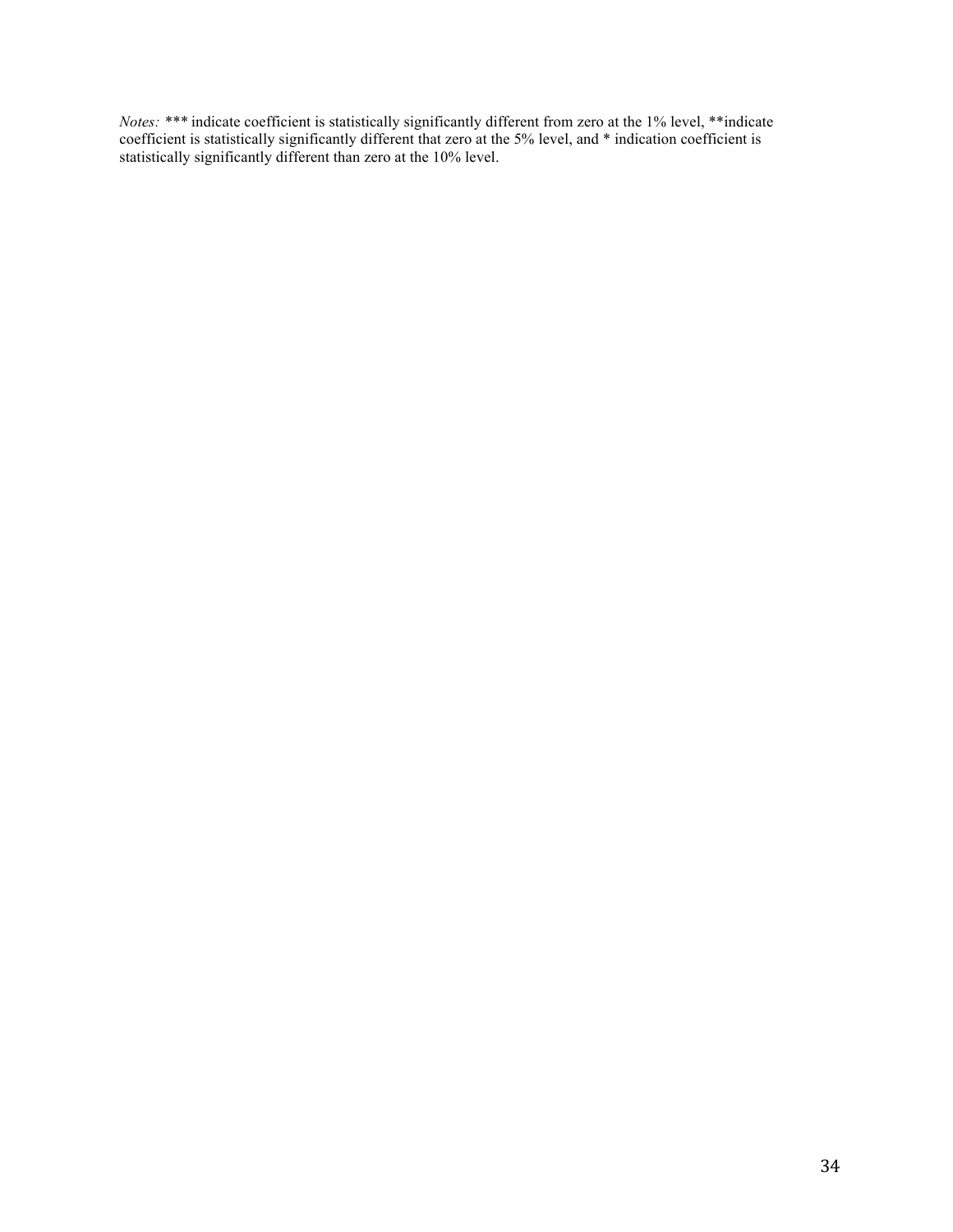#### **References**

- Add Health. (2017, June 16). Retrieved October 24, 2017, from http://www.cpc.unc.edu/projects/addhealth
- Adolescent Health. (n.d.). Retrieved November 15, 2017, from https://www.healthypeople.gov/2020/topics-objectives/topic/Adolescent-Health
- Aggarwal, A., PhC, MS, Monsivais, P., PhD, MPH, Cook, A. J., PhD, & Drewnowski, A., PhD. (2011). Does diet cost mediate the relation between socioeconomic position and diet quality? *European Journal of Clinical Nutrition*, 65(9), 1059-1066. doi:10.1038/ejcn.2011.72
- Amis, J. M., Hussey, A., & Okunade, A. A. (2014). Adolescent obesity, educational attainment and adult earnings. *Applied Economics Letters*, 21(13), 945-950. doi:10.1080/13504851.2014.899666
- Arain, M. (2013). Maturation of the adolescent brain. *Neuropsychiatric Disease And Treatment*, 9, 449-461. doi:https://doi.org/10.2147/NDT.S39776
- Bhattacharya, J., Haider, S., & Currie, J. (2002). Food Insecurity or Poverty? Measuring Need Related Dietary Adequacy. *Institute for Research on Poverty* . doi:10.3386/w9003
- Burrus , J., & Roberts, R. D. (2012). Dropping Out of High School: Prevalence, Risk Factors, and Remediation Strategies. *R & D Connections* , 18, 1-9.
- Carey, K. (2002). Education Funding and Low-Income Children: A Review of current Research. *Center on Budget and Policy Priorities*,1-19. Retrieved September 15, 2017, from https://www.cbpp.org/archiveSite/11-7-02sfp3.pdf.
- Childhood Obesity Facts. (2017, April 10). Retrieved November 15, 2017, from https://www.cdc.gov/obesity/data/childhood.html
- Dietary Reference Intakes: Applications in Dietary Planning . (2003). *The National Academies,* 1-256. doi:10.17226/10609
- Drewnowski , A., PhD, & Eichelsdoerfer, P., ND, RPh. (2010). Can Low-Income Americans Afford a Healthy Diet? *NIH Public Access*, 246-249. doi:10.1097/NT.0b013e3181c29f79
- Lucia, C. D., Rodrigues, K., Rodrigues, V., Santos, L., Cardoso, L., Martino, H., . . . Pinheiro Sant'Ana, H. (2016). Diet Quality and Adequacy of Nutrients in Preschool Children: Should Rice Fortified with Micronutrients Be Included in School Meals? *Nutrients,8*(5), 296. doi:10.3390/nu8050296

Matthews, C. (2014, October 31). Wealth inequality is 10 times worse than income inequality |.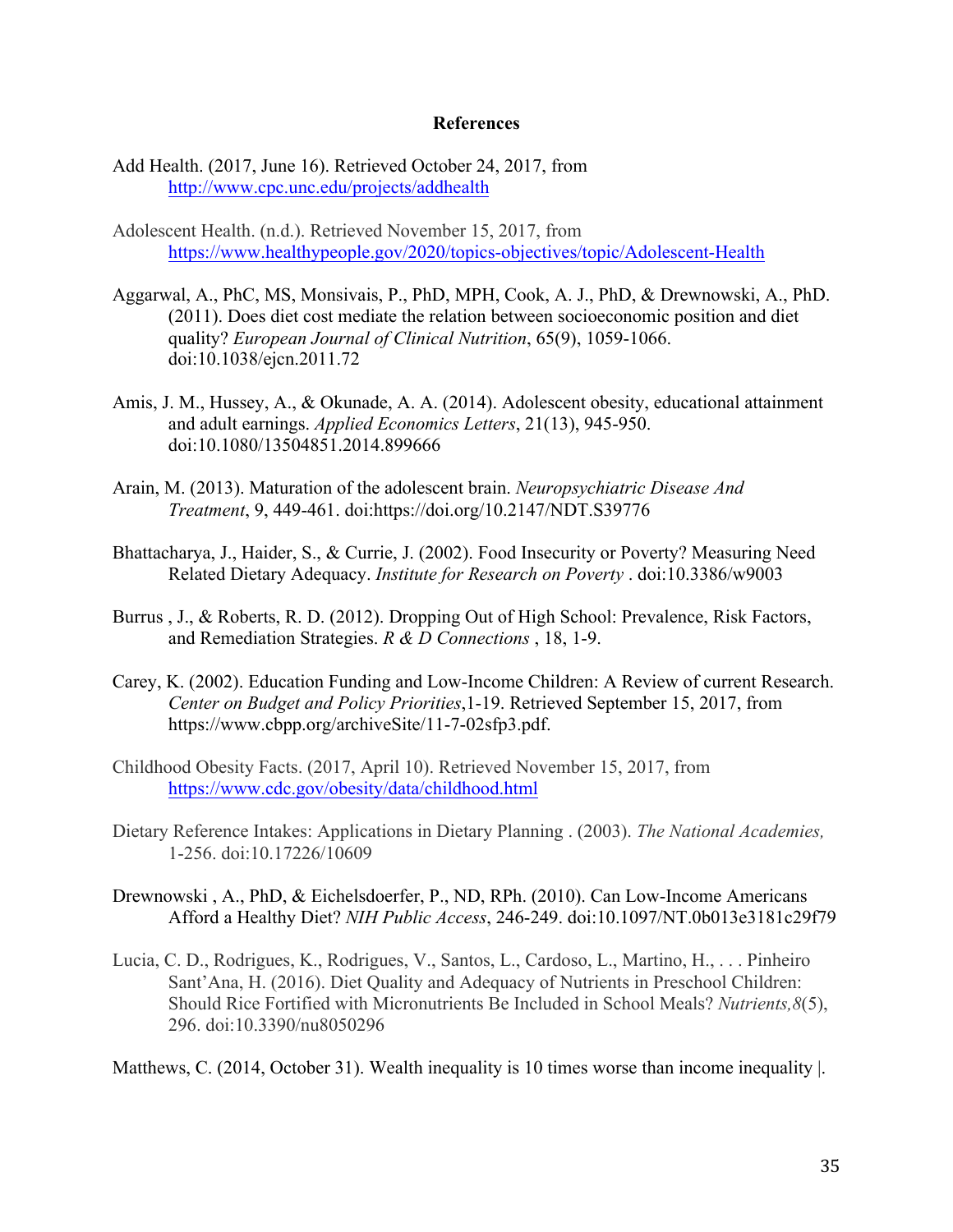Retrieved October 25, 2017, from http://fortune.com/2014/10/31/inequalitywealthincome-us/

- O. (2013). Health and Education on Oregon: Key Facts. *Oregon Health Authority* , 1-20. Retrieved September 15, 2017.
- Population Health: Behavioral and Social Science Insights. (2015, September 14). Retrieved October 29, 2017, from https://www.ahrq.gov/professionals/education/curriculum tools/population-health/zimmerman.html
- Poverty and Health (Summary in Portuguese). (2003). *DAC Guidelines and Reference Series Poverty and Health*. doi:10.1787/9789264100206-sum-pt
- Richards, M. R., & Sindelar, J. L. (2013). Rewarding Healthy Food Choices in SNAP: Behavioral Economic Applications. *Milbank Quarterly,91*(2), 395-412. doi:10.1111/milq.12017
- Ross, C. E., & Wu, C. (1995). The Links Between Education and Health. *American Sociological Review*, 60(5), 719-745.
- Rumberger , R. (2013). Poverty and high school dropouts: The impact of family and community poverty on high school dropouts. *American Psychological Association.* Retrieved from http://www.apa.org/pi/ses/resources/indicator/2013/05/poverty-dropouts.aspx
- Saez, E. (2016). Income and Wealth Inequality: Evidence And Policy Implications. *Contemporary Economic Policy*, 35(1), 7-25. doi:10.1111/coep.12210
- Simon, D. (2013, December 7). There are now two Americas. My country is a horror show. *TheObserver*, 1-9.
- Slavin, J. L. (2015). The challenges of nutrition policymaking. *Nutrition Journal,14*(1). doi:10.1186/s12937-015-0001-8
- Smith, J. P. (2005). The Impact of Childhood Health on Adult Labor Market Outcomes. *SSRN Electronic Journal*. doi:10.2139/ssrn.879829
- Strauss, S. (2012, January 2). The Connection Between Education, Income Inequality, and Unemployment. *HuffingtonPost*. Retrieved September 25, 2017, from http://www.huffingtonpost.com/steven-strauss/the-connection-between ed\_b\_1066401.html
- Supplemental Nutrition Assistance Program (SNAP). (n.d.). Retrieved September 25, 2017, from https://www.fns.usda.gov/pd/supplemental-nutrition-assistance-program-snap
- United States Hunger Facts, Poverty Facts 2016. (n.d.). Retrieved September 25, 2017, from http://www.worldhunger.org/hunger-in-america-2016-united-states-hunger-poverty-facts/